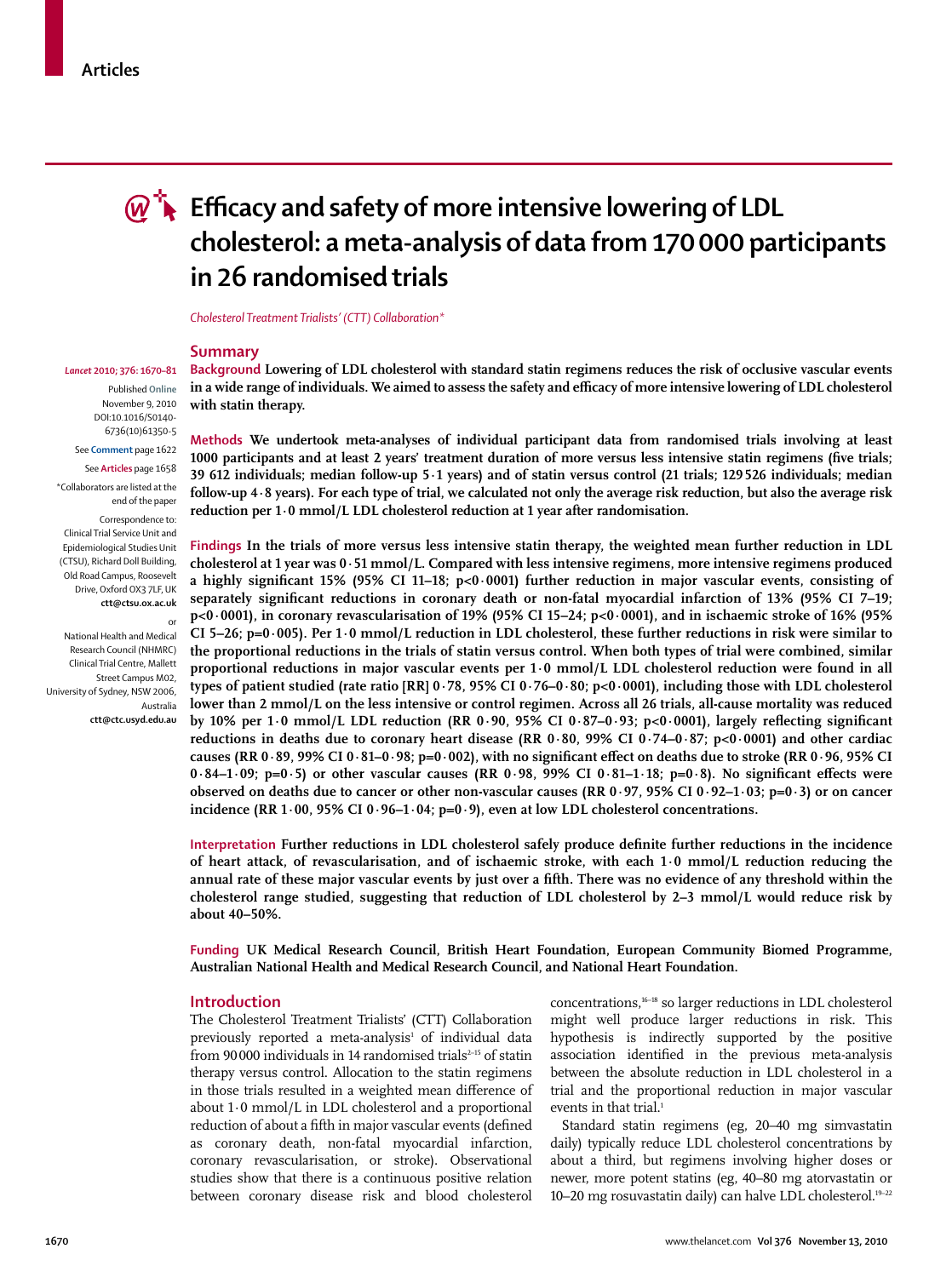To determine whether larger reductions in LDL cholesterol safely produce further reductions in major vascular events, several trials have compared more intensive versus standard statin regimens.<sup>23-27</sup> Although their results tend to suggest further benefit,<sup>28</sup> only two had significant results for their primary outcome.24,26 The present meta-analysis of individual data from all of these trials assesses the effects of more intensive statin therapy more reliably than before. Several recent trials of statin therapy in patients with renal failure<sup>29,30</sup> or chronic heart failure<sup>31,32</sup> have not shown clear evidence of benefit, and in our meta-analysis we also investigate those findings. Moreover, we address the question of whether lowering of LDL cholesterol to very low concentrations might have adverse consequences.<sup>18,33–35</sup>

### **Methods**

#### **Study eligibility and outcomes**

The CTT protocol was agreed before the first trial results were available.<sup>36</sup> In this second cycle of analyses, we aimed to include all eligible trials reported by the end of 2009. Trials were eligible for inclusion if: the main effect of the intervention was to lower LDL cholesterol; no other differences in risk factor modification were intended; and at least 1000 participants were to be recruited with at least 2 years' scheduled treatment duration.

Prespecified outcomes were cause-specific mortality, major coronary event (coronary death or non-fatal myocardial infarction), coronary revascularisation (angioplasty or bypass grafting), stroke (subdivided by type), and new cancer diagnosis (subdivided by site).<sup>36</sup> As in the first cycle of meta-analyses,' a major vascular event was defined as the first occurrence of any major coronary event, coronary revascularisation, or stroke. In trials in patients with acute coronary syndrome, $23,24$  many of the revascularisation procedures had been planned before trial entry and happened soon afterwards, so the masked treatment allocation could not affect them. Consequently, only procedures resulting from recurrent ischaemia<sup>23</sup> or occurring more than 30 days after randomisation<sup>24</sup> (depending on the trial) were included. For the present analyses, cardiac deaths were subdivided into those probably or definitely due to coronary disease and those that might not have been (eg, sudden deaths or deaths attributed to arrhythmia, heart failure, or unspecified cardiac causes). As a result, the 14 trials that were included in the previous report<sup>1</sup> now involve slightly fewer major coronary and major vascular events than they did before.

#### **Statistical analysis**

Analyses were to include all randomised patients irrespective of whether they received their allocated treatment (intention to treat). The primary meta-analyses were of the effects on disease event rates in each trial calculated as the logrank  $(o-e)$  and its variance  $(v)$  for first events weighted by the absolute LDL cholesterol difference in that trial at 1 year  $(d \text{ mmol/L})$ ,<sup>36</sup> and are reported as effects per 1·0 mmol/L reduction in LDL cholesterol. In a meta-analysis of several trials, the log of the rate ratio per mmol/L (log RR) is calculated as *S/V* with variance *1/V* (and hence with 95% CI of *S/V±*1·96/*√V*), where *S* is the sum over all trials of *d* (*o–e*) and *V* is the sum over all trials of *d*²*v*. (For unweighted analyses, *d* is omitted from these formulae.) For most subgroup analyses, the weight for a particular subgroup was the LDL cholesterol difference observed in the whole trial, but analyses by baseline LDL cholesterol concentration used trial- and subgroupspecific LDL weights. In trials comparing more versus less intensive statin therapy, the relevant baseline lipid values would be those achieved on the less intensive regimen. In three of these trials,23–25 however, any statin therapy was stopped before randomisation, so their relevant baseline values had to be estimated by multiplying the values at the randomisation visit (ie, off statin treatment) by the mean proportional reduction observed at 1 year among those allocated the less intensive regimen. Proportional risk reductions in different subgroups were compared by standard  $\chi^2$  tests for heterogeneity or, where appropriate, trend. To help to allow for multiple subdivisions, only summary rate ratios have 95% CIs; all other rate ratios have 99% CIs. Analyses were done with SAS version 9.1 (SAS Institute, Cary) and R version 2.11.1 (www.R-project.org).

#### **Role of the funding sources**

The funding sources had no involvement in study design, data collection, analysis, interpretation, report writing or publication. The writing committee had full access to all data and accepts full responsibility for the content of this report.

#### **Results**

For the meta-analyses of more versus less intensive statin therapy, individual participant data were available from all five eligible trials: two<sup>23,24</sup> in 8659 patients with acute coronary syndrome and three in 30 953 patients with stable coronary disease<sup>25-27</sup> (table; webappendix pp 1 and 2). See Online for webappendix Overall, among the 39612 participants in these five trials, the weighted mean baseline LDL cholesterol concentration was estimated to be 2·53 mmol/L, the weighted mean difference at one year was  $0.51$  mmol/L, and the weighted median follow-up duration among survivors was 5·1 years (2·1 years for patients with acute coronary syndrome and 5·8 years for those with stable disease).

The previous CTT meta-analysis of statin therapy versus control involved 14 trials in 90056 participants.<sup>1</sup> For this second cycle, individual participant data were available from seven more trials $29-31,37-40$  of statin versus control among 39470 participants: two in primary prevention, 37,38 two in haemodialysis patients,<sup>29,30</sup> and one each in patients with coronary disease,<sup>39</sup> diabetes,<sup>40</sup> and heart failure<sup>31</sup> (table; webappendix pp 1 and 2). Overall, among the 129 526 participants in these 21 trials, the weighted mean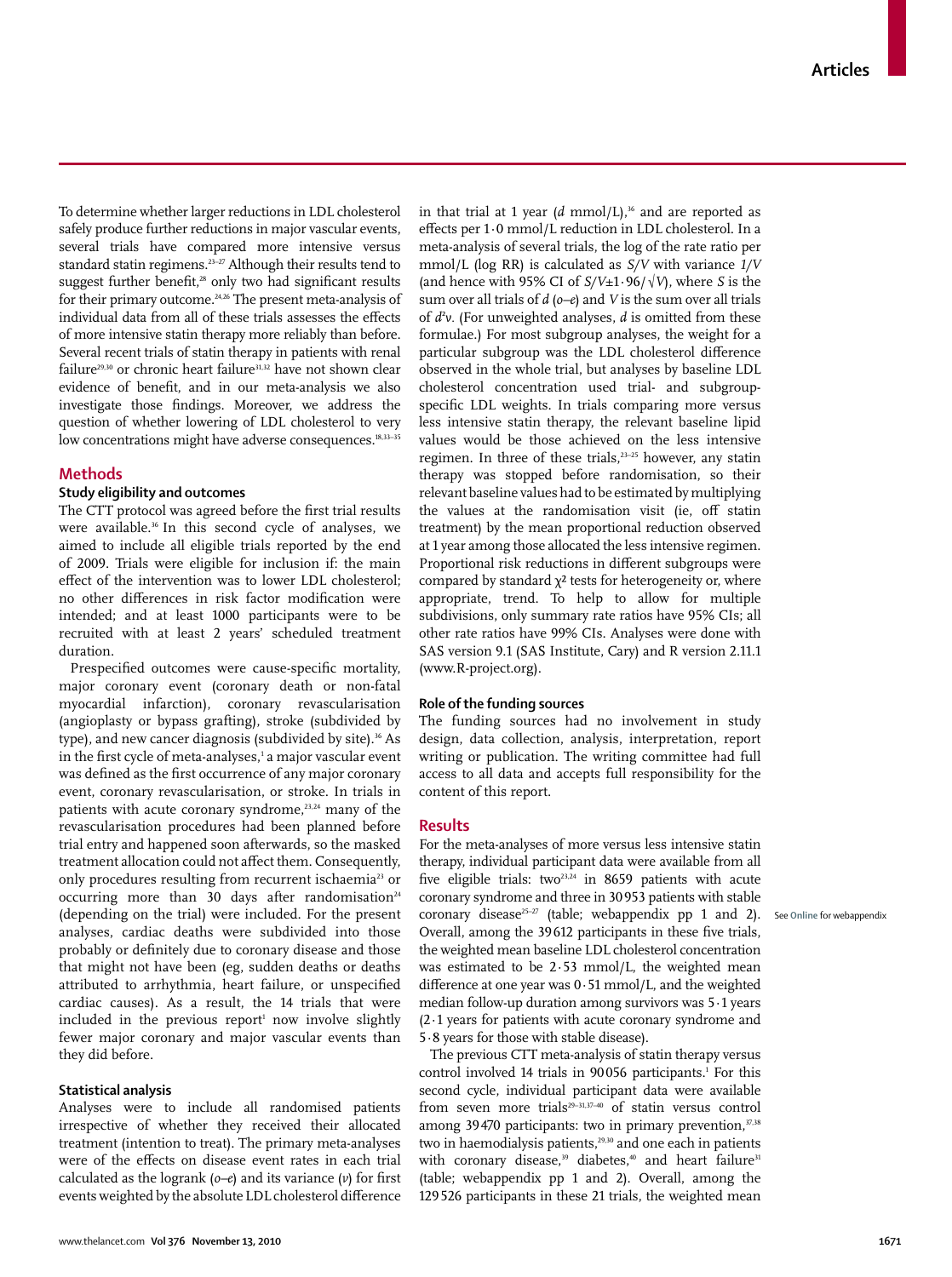|                         | Number of<br>patients | <b>Treatment</b><br>comparison (mq<br>per day) | Median<br>follow-up<br>in survivors (mmol/L)<br>(years) $*$ | <b>Baseline</b><br>LDL-C | LDL-C<br>difference at<br>1 year<br>(mmol/L) | Women (%)   | Diabetes (%) | Prior CHD (%) | Other vascular<br>disease (%) <sup>+</sup> | No prior<br>vascular<br>disease (%)‡ |
|-------------------------|-----------------------|------------------------------------------------|-------------------------------------------------------------|--------------------------|----------------------------------------------|-------------|--------------|---------------|--------------------------------------------|--------------------------------------|
| More versus less statin |                       |                                                |                                                             |                          |                                              |             |              |               |                                            |                                      |
| PROVE-IT                | 4162                  | A80 vs P40                                     | 2.1                                                         | 2.62                     | $-0.65$                                      | 911 (22%)   | 734 (18%)    | 4162 (100%)   | 328 (8%)                                   | $\pmb{0}$                            |
| A to Z                  | 4497                  | S40 then S80 vs<br>placebo then S20            | 2.0                                                         | 2.09                     | $-0.30$                                      | 1100 (24%)  | 1059 (24%)   | 4497 (100%)   | 479 (11%)                                  | $\pmb{0}$                            |
| <b>TNT</b>              | 10001                 | A80 vs A10                                     | 5.0                                                         | 2.52                     | $-0.62$                                      | 1902 (19%)  | 1501 (15%)   | 10001 (100%)  | 1537 (15%)                                 | $\mathbf 0$                          |
| <b>IDEAL</b>            | 8888                  | A40-80 vs S20-40                               | $4 - 8$                                                     | 2.64                     | $-0.55$                                      | 1702 (19%)  | 1069 (12%)   | 8888 (100%)   | 971 (11%)                                  | $\pmb{0}$                            |
| <b>SEARCH</b>           | 12064                 | S80 vs S20                                     | 7.0                                                         | 2.50                     | $-0.39$                                      | 2052 (17%)  | 1267 (11%)   | 12064 (100%)  | 1062 (9%)                                  | $\pmb{0}$                            |
| Subtotal (5 trials)     | 39612                 | <b>NA</b>                                      | 5.1                                                         | 2.53                     | $-0.51$                                      | 7667 (19%)  | 5630 (14%)   | 39 612 (100%) | 4377 (11%)                                 | $\pmb{0}$                            |
| Statin versus control   |                       |                                                |                                                             |                          |                                              |             |              |               |                                            |                                      |
| SSSS                    | 4444                  | S20-40 vs placebo                              | 5.4                                                         | 4.88                     | $-1.77$                                      | 827 (19%)   | 202 (5%)     | 4444 (100%)   | 126 (3%)                                   | $\pmb{0}$                            |
| <b>WOSCOPS</b>          | 6595                  | P40 vs placebo                                 | $4 - 8$                                                     | 4.96                     | $-1.07$                                      | $\mathbf 0$ | 76 (1%)      | 338 (5%)      | 193 (3%)                                   | 6096 (92%)                           |
| CARE                    | 4159                  | P40 vs placebo                                 | 5.0                                                         | 3.58                     | $-1.03$                                      | 576 (14%)   | 586 (14%)    | 4159 (100%)   | $\pmb{0}$                                  | $\mathbf 0$                          |
| Post-CABG               | 1351                  | L40-80 vs L2-5-5                               | $4-3$                                                       | 4.02                     | $-1.07$                                      | 102 (8%)    | 116 (9%)     | 1351 (100%)   | 37(3%)                                     | $\mathbf 0$                          |
| AFCAPS/TexCAPS          | 6605                  | L20-40 vs placebo                              | 5.2                                                         | 3.89                     | $-0.94$                                      | 997 (15%)   | 155 (2%)     | $10 (-1%)$    | $9(-1%)$                                   | 6586 (>99%)                          |
| <b>LIPID</b>            | 9014                  | P40 vs placebo                                 | $6-0$                                                       | 3.88                     | $-1.03$                                      | 1516 (17%)  | 782 (9%)     | 9014 (100%)   | 905 (10%)                                  | $\pmb{0}$                            |
| GISSI-P                 | 4271                  | P20 vs no treatment                            | 2.0                                                         | 3.92                     | $-0.35$                                      | 587 (14%)   | 582 (14%)    | 4271 (100%)   | 179 (4%)                                   | $\pmb{0}$                            |
| <b>LIPS</b>             | 1677                  | F80 vs placebo                                 | 3.9                                                         | 3.42                     | $-0.92$                                      | 271 (16%)   | 202 (12%)    | 1677 (100%)   | 142 (8%)                                   | $\mathbf 0$                          |
| <b>HPS</b>              | 20536                 | S40 vs placebo                                 | 5.4                                                         | 3.38                     | $-1.29$                                      | 5082 (25%)  | 5963 (29%)   | 13386 (65%)   | 8865 (43%)                                 | 3161 (15%)                           |
| <b>PROSPER</b>          | 5804                  | P40 vs placebo                                 | 3.3                                                         | 3.79                     | $-1.04$                                      | 3000 (52%)  | 623 (11%)    | 1881 (32%)    | 1026 (18%)                                 | 3254 (56%)                           |
| ALLHAT-LLT              | 10355                 | P40 vs usual care                              | 4.9                                                         | 3.76                     | $-0.54$                                      | 5051 (49%)  | 3638 (35%)   | 1188 (11%)    | 1788 (17%)                                 | 8037 (78%)                           |
| ASCOT-LLA               | 10305                 | A10 vs placebo                                 | 3.3                                                         | 3.44                     | $-1.07$                                      | 1942 (19%)  | 2527 (25%)   | $15 (-1%)$    | 1435 (14%)                                 | 8860 (86%)                           |
| <b>ALERT</b>            | 2102                  | F40 vs placebo                                 | 5.5                                                         | 4.14                     | $-0.84$                                      | 715 (34%)   | 396 (19%)    | 400 (19%)     | 241 (11%)                                  | 1702 (81%)                           |
| CARDS                   | 2838                  | A10 vs placebo                                 | $4-1$                                                       | 3.03                     | $-1.14$                                      | 909 (32%)   | 2838 (100%)  | $9(-1%)$      | 97 (3%)                                    | 2738 (96%)                           |
| ALLIANCE**              | 2442                  | A10-80 vs usual care                           | 4.7                                                         | 3.80                     | $-1.16$                                      | 434 (18%)   | 540 (22%)    | 2442 (100%)   | 162 (7%)                                   | $\mathbf 0$                          |
| $4D**$                  | 1255                  | A20 vs placebo                                 | $4-0$                                                       | 3.25                     | $-0.89$                                      | 578 (46%)   | 1255 (100%)  | 630 (50%)     | 666 (53%)                                  | 344 (27%)                            |
| ASPEN**                 | 2410                  | A10 vs placebo                                 | $4-0$                                                       | 2.93                     | $-0.99$                                      | 811 (34%)   | 2410 (100%)  | 578 (24%)     | 302 (13%)                                  | 1663 (69%)                           |
| MEGA**††                | 8214                  | P10-20 vs usual care                           | 5.0                                                         | 4.05                     | $-0.67$                                      | 5547 (68%)  | 1686 (21%)   | $42 (-1%)$    | $53 (-1%)$                                 | 8119 (99%)                           |
| JUPITER**               | 17802                 | R20 vs placebo                                 | 2.0                                                         | 2.70                     | $-1.09$                                      | 6801 (38%)  | $76$ (<1%)   | $\mathbf 0$   | $\bf 0$                                    | 17802 (100%)                         |
| GISSI-HF**              | 4574                  | R10 vs placebo                                 | $4-2$                                                       | 3.06                     | $-0.92$                                      | 1032 (23%)  | 1196 (26%)   | 1797 (39%)    | 4574 (100%)                                | $\mathbf 0$                          |
| AURORA**                | 2773                  | R10 vs placebo                                 | 4·6                                                         | 2.58                     | $-0.99$                                      | 1050 (38%)  | 731 (26%)    | 659 (24%)     | 743 (27%)                                  | 1663 (60%)                           |
| Subtotal (21 trials)    | 129526                | <b>NA</b>                                      | $4.8$                                                       | $3.70$                   | $-1.07$                                      | 37828 (29%) | 26580 (21%)  | 48 291 (37%)  | 21543 (17%)                                | 70 025 (54%)                         |
| Total (26 trials)       | 169138                | <b>NA</b>                                      | 4.9                                                         | <b>NA</b>                | <b>NA</b>                                    | 45495 (27%) | 32 210 (19%) | 87903 (52%)   | 25920 (15%)                                | 70025 (41%)                          |

LDL-C=LDL-cholesterol. CHD=coronary heart disease. PROVE-IT=Pravastatin or Atorvastatin Evaluation and Infection Therapy.<sup>34</sup> A=atorvastatin. P=pravastatin. A to Z=Aqqrastat to Zocor.<sup>23</sup> S=simvastatin. TNT=Treating to New Targets.<sup>26</sup> IDEAL=Incremental Decrease in End Points Through Aggressive Lipid Lowering Study Group.<sup>25</sup> SEARCH=Study of the Effectiveness of Additional Reductions in Cholesterol and Homocysteine." SSSS=Scandinavian Simvastatin Survival Study.<sup>,</sup> WOSCOPS=West of Scotland Coronary Prevention Study.<sup>3</sup> CARE=Cholesterol And Recurrent Events.4 Post-CABG=Post-Coronary Artery Bypass Graft. L=lovastatin. AFCAPS/TexCAPS=Air Force/Texas Coronary Atherosclerosis Prevention Study.<sup>6</sup> LIPID=Long-term Intervention with Pravastatin in Ischaemic Disease.<sup>7</sup> GISSI–P=Gruppo Italiano per lo Studio della Sopravvivenza nell'Infarto Miocardico.® LIPS=Lescol Intervention Prevention Study.® F=fluvastatin. HPS=Heart Protection Study.® PROSPER=PROspective Study of Pravastatin in the Elderly at Risk.™ ALLHAT-LLT=Antihypertensive and Lipid-Lowering Treatment to Prevent Heart Attack Trial.12 ASCOT-LLA=Anglo-Scandinavian Cardiac Outcomes Trial–Lipid Lowering Arm.13 ALERT=Assessment of Lescol in Renal Transplantation.<sup>14</sup> CARDS=Collaborative Atorvastatin Diabetes Study.<sup>15</sup> ALLIANCE=Aggressive Lipid-Lowering Initiation Abates New Cardiac Events.<sup>39</sup> 4D=Die Deutsche Diabetes Dialyse Studie.<sup>39</sup> ASPEN=Atorvastatin Study for Prevention of Coronary Heart Disease Endpoints in Non-Insulin-Dependent Diabetes Mellitus.40 MEGA=Management of Elevated Cholesterol in the Primary Prevention Group of Adult Japanese Study Group.<sup>37</sup> JUPITER=Justification for the Use of Statins in Prevention: an Intervention Trial Evaluating Rosuvastatin study group.<sup>38</sup> R=rosuvastatin. GISSI-HF=Gruppo Italiano per lo Studio della Sopravvivenza nell'Insufficienza cardiac.<sup>31</sup> AURORA=A Study to Evaluate the Use of Rosuvastatin in Subjects on Regular Hemodialysis: An Assessment of Survival and Cardiovascular Events.<sup>30</sup> \*Estimated with standard Kaplan-Meier methods, with patients censored at their date of death. †History of intracerebral bleed, transient ischaemic attack, ischaemic stroke, unknown stroke, peripheral artery disease, or heart failure (if known). ‡No known history of CHD or other vascular disease. §These three trials did not have active run–in periods; the values shown are the estimated on-treatment LDL cholesterol levels in the standard statin group. ||Median followup, baseline LDL-C, and LDL-C diff erence at 1 year weighted by trial–specifi c variances of observed logrank (*o–e*) for major vascular events. \*\*Additional statin versus control trials included in this second cycle of analyses. ††Includes 382 randomised patients who were excluded from the original publication.<sup>37</sup>

*Table:* **Baseline characteristics and eligibility criteria of participating trials**

baseline LDL cholesterol concentration was 3·70 mmol/L, the weighted mean difference at 1 year was  $1.07$  mmol/L, and the weighted median follow-up duration in survivors was 4·8 years. Individual participant data were unavailable from three eligible trials involving 11 342 patients: CORONA,<sup>32</sup> SPARCL,<sup>33</sup> and GREACE.<sup>41</sup>

First major vascular events were recorded in the five trials of more versus less intensive statin therapy in 3837 (4·5% per annum) of 19 829 participants allocated more intensive versus 4416 (5·3% per annum) of 19783 allocated less intensive therapy (figure 1), corresponding to a highly significant further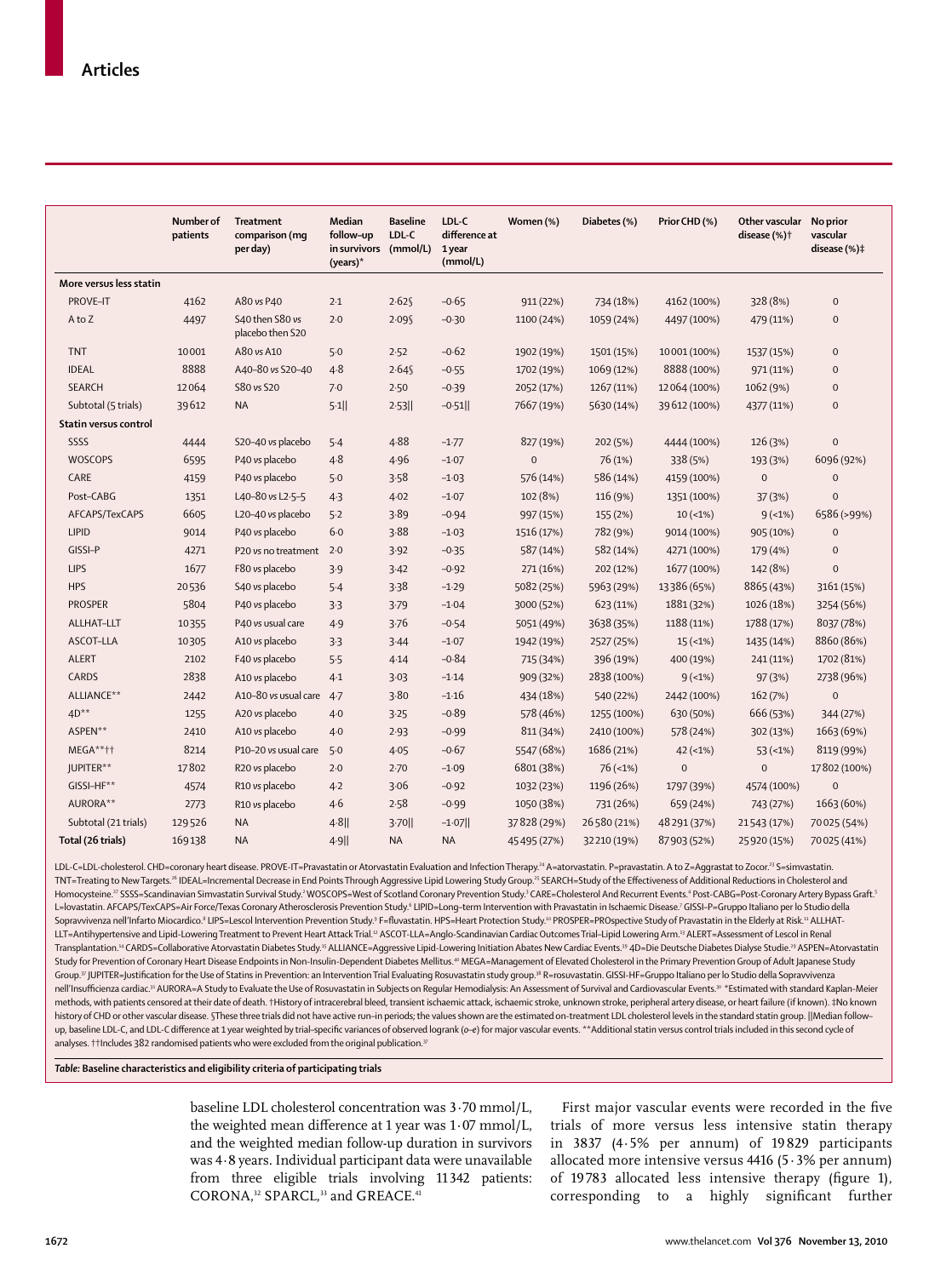proportional risk reduction of 15% (95% CI 11–18; p<0·0001) associated with the mean 0·51 mmol/L further LDL cholesterol reduction. In comparisons between these five trials, larger absolute reductions in LDL cholesterol were associated with larger proportional risk reductions (trend  $p=0.0004$ ), but there was little residual variation after adjustment for LDL cholesterol differences (trend  $p=0.05$ ). Overall, the weighted average further reduction in first major vascular events was 28% (95% CI 22–34; p<0·0001) per 1·0 mmol/L reduction in LDL cholesterol (figure 1), with separately

significant reductions in each of the major components of this composite outcome (figure 2).

In the updated meta-analysis of 21 trials of statin versus control, 7136 (2·8% per annum) of 64744 participants allocated statin therapy had first major vascular events versus 8934 (3·6% per annum) of 64782 allocated control (figure 1), corresponding to a highly significant 22% (95% CI 19-24; p<0 $0.0001$ ) risk reduction with a 1·07 mmol/L LDL cholesterol reduction. In comparisons between these 21 trials, larger absolute reductions in LDL cholesterol were



#### Figure 1: Effects on any major vascular event in each study

In the left panel, unweighted rate ratios (RRs) for each trial of the comparison of first event rates between randomly allocated treatment groups are plotted along with 99% CIs. Trials are ordered according to the absolute reduction in LDL cholesterol (LDL-C) at 1 year within each type of trial comparison (more *vs* less statin and statin *vs* control). In the right panel, rate ratios are weighted per 1·0 mmol/L LDL cholesterol difference at 1 year. Subtotals and totals with 95% CIs are shown by open diamonds.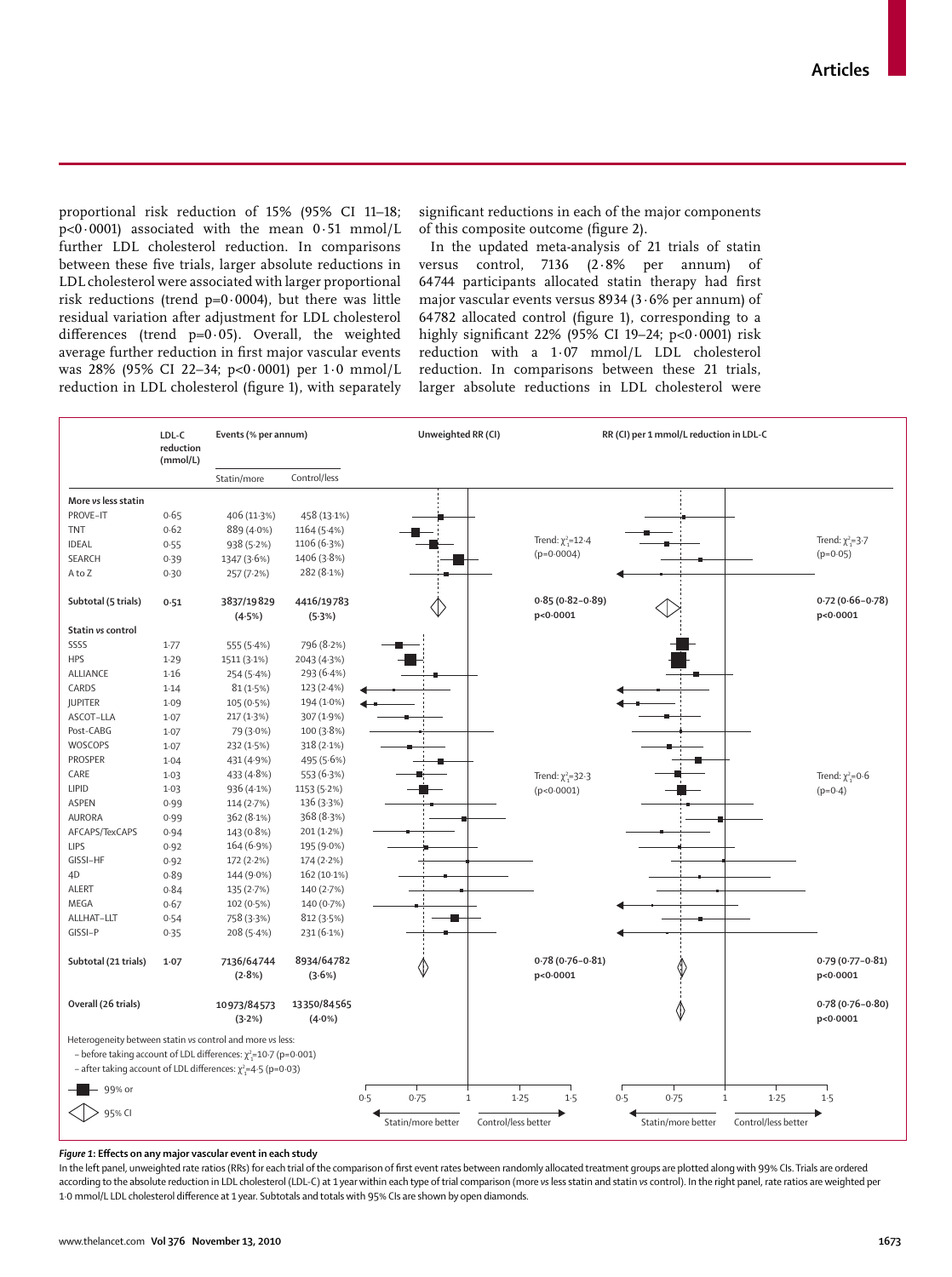associated with larger proportional reductions in risk (trend  $p<0.0001$ ), but no significant residual variation remained after adjustment for LDL cholesterol differences (trend  $p=0.4$ ). Overall, the weighted average reduction in major vascular events was 21% (95% CI 19–23; p<0·0001) per 1·0 mmol/L reduction in LDL cholesterol (figures 1 and 2).

After differences in the absolute reductions in LDL cholesterol were accounted for, the proportional reduction in the incidence of major vascular events per mmol/L was slightly larger (heterogeneity  $p=0.03$ ; figure 1) in the trials of more versus less intensive therapy than in those of statin versus control. Taking all 26 trials together, the risk reduction was 22% (95% CI 20–24;  $p<0.0001$  per 1.0 mmol/L reduction in LDL cholesterol at 1 year, with a significant 12% reduction during the first year after randomisation ( $p < 0.0001$ ) and highly significant reductions of about a quarter during each subsequent year (all  $p<0.0001$ ; webappendix p 3).

First major coronary events were recorded in the five trials of more versus less intensive statin therapy in 1725 (1·9% per annum) participants allocated more intensive versus 1973 (2·2% per annum) allocated less intensive therapy (figure 2). This highly significant further risk reduction of 13% (95% CI 7–19; p<0·0001) represented a significant reduction in non-fatal myocardial infarction of 15% (99% CI 6–24; p<0 $0.0001$ ) and a non-significant reduction in coronary death of  $7\%$  (p=0·2). The

|                                                               | Events (% per annum) |              |                     | Unweighted RR (CI)  |                    | RR (CI) per 1 mmol/L reduction in LDL-C |                     |  |
|---------------------------------------------------------------|----------------------|--------------|---------------------|---------------------|--------------------|-----------------------------------------|---------------------|--|
|                                                               | Statin/more          | Control/less |                     |                     |                    |                                         |                     |  |
| More vs less statin (five trials: 0.51 mmol/L LDL difference) |                      |              |                     |                     |                    |                                         |                     |  |
| Non-fatal MI                                                  | 1175 (1.3%)          | 1380 (1.5%)  |                     | $0.85(0.76 - 0.94)$ |                    |                                         | $0.71(0.58 - 0.87)$ |  |
| CHD death                                                     | 645 (0.7%)           | 694 (0.7%)   |                     | $0.93(0.81 - 1.07)$ |                    |                                         | $0.85(0.63 - 1.15)$ |  |
| Any major coronary event                                      | 1725 (1.9%)          | 1973 (2-2%)  |                     | $0.87(0.81 - 0.93)$ |                    |                                         | $0.74(0.65 - 0.85)$ |  |
|                                                               |                      |              |                     | p<0.0001            |                    |                                         | p<0.0001            |  |
| CABG                                                          | 637 (0.7%)           | 731 (0.9%)   |                     | $0.86(0.75 - 0.99)$ |                    |                                         | $0.72(0.55 - 0.95)$ |  |
| PTCA                                                          | 1166 (1.3%)          | 1508 (1.8%)  |                     | $0.76(0.69 - 0.84)$ |                    |                                         | $0.60(0.50 - 0.71)$ |  |
| Unspecified                                                   | 447 (0.5%)           | 502 (0.6%)   |                     | $0.87(0.74 - 1.03)$ |                    |                                         | $0.78(0.58 - 1.04)$ |  |
| Any coronary revascularisation                                | 2250 (2.6%)          | 2741 (3.2%)  |                     | $0.81(0.76 - 0.85)$ |                    |                                         | $0.66(0.60 - 0.73)$ |  |
|                                                               |                      |              |                     | p<0.0001            |                    |                                         | p<0.0001            |  |
| Ischaemic stroke                                              | 440 (0.5%)           | 526 (0.6%)   |                     | $0.84(0.71 - 0.99)$ |                    |                                         | $0.69(0.50 - 0.95)$ |  |
| Haemorrhagic stroke                                           | $69(0.1\%)$          | $57(0.1\%)$  |                     | $1.21(0.76 - 1.91)$ |                    |                                         | 1.39 (0.57-3.39)    |  |
| Unknown stroke                                                | $63(0.1\%)$          | $80(0.1\%)$  |                     | $0.79(0.51 - 1.21)$ |                    |                                         | $0.63(0.24 - 1.66)$ |  |
| Any stroke                                                    | 572 (0.6%)           | 663 (0.7%)   |                     | $0.86(0.77 - 0.96)$ |                    |                                         | $0.74(0.59 - 0.92)$ |  |
|                                                               |                      |              |                     | $p = 0.009$         |                    |                                         | $p=0.007$           |  |
| Five trials: any major vascular event                         | 3837 (4.5%)          | 4416 (5-3%)  |                     | $0.85(0.82 - 0.89)$ |                    |                                         | $0.72(0.66 - 0.78)$ |  |
|                                                               |                      |              |                     | p<0.0001            |                    |                                         | p<0.0001            |  |
| Statin vs control (21 trials: 1-07 mmol/L LDL difference)     |                      |              |                     |                     |                    |                                         |                     |  |
| Non-fatal MI                                                  | 2310 (0.9%)          | 3213 (1.2%)  |                     | $0.71(0.66 - 0.76)$ |                    |                                         | $0.74(0.69 - 0.78)$ |  |
| CHD death                                                     | 1242 (0.5%)          | 1587 (0.6%)  |                     | $0.78(0.71 - 0.86)$ |                    |                                         | $0.80(0.73 - 0.86)$ |  |
| Any major coronary event                                      | 3380 (1.3%)          | 4539 (1.7%)  |                     | $0.73(0.70 - 0.77)$ |                    |                                         | $0.76(0.73 - 0.79)$ |  |
|                                                               |                      |              |                     | p<0.0001            |                    |                                         | p<0.0001            |  |
| CABG                                                          | 816 (0.3%)           | 1126 (0.4%)  |                     | $0.71(0.63 - 0.80)$ |                    |                                         | $0.76(0.69 - 0.83)$ |  |
| PTCA                                                          | 601(0.2%)            | 775 (0.3%)   |                     | $0.76(0.66 - 0.87)$ |                    |                                         | $0.78(0.69 - 0.89)$ |  |
| Unspecified                                                   | 1686 (0.6%)          | 2165 (0.8%)  |                     | $0.77(0.71 - 0.83)$ |                    |                                         | $0.76(0.70 - 0.83)$ |  |
| Any coronary revascularisation                                | 3103 (1.2%)          | 4066 (1.6%)  |                     | $0.75(0.72 - 0.79)$ |                    |                                         | $0.76(0.73 - 0.80)$ |  |
|                                                               |                      |              |                     | p<0.0001            |                    |                                         | p<0.0001            |  |
| Ischaemic stroke                                              | 987 (0.4%)           | 1225 (0.5%)  |                     | $0.80(0.72 - 0.89)$ |                    |                                         | $0.80(0.73 - 0.88)$ |  |
| Haemorrhagic stroke                                           | 188 (0.1%)           | $163(0.1\%)$ |                     | $1.15(0.87 - 1.51)$ |                    |                                         | $1.10(0.86 - 1.42)$ |  |
| Unknown stroke                                                | 555 (0.2%)           | 629 (0.2%)   |                     | $0.88(0.76 - 1.02)$ |                    |                                         | $0.88(0.76 - 1.02)$ |  |
| Any stroke                                                    | 1730 (0.7%)          | 2017 (0.8%)  |                     | $0.85(0.80 - 0.91)$ |                    |                                         | $0.85(0.80 - 0.90)$ |  |
|                                                               |                      |              |                     | p<0.0001            |                    |                                         | p<0.0001            |  |
|                                                               |                      |              |                     |                     |                    |                                         |                     |  |
| 21 trials: any major vascular event                           | 7136 (2.8%)          | 8934 (3.6%)  |                     | $0.78(0.76 - 0.81)$ |                    |                                         | $0.79(0.77 - 0.81)$ |  |
|                                                               |                      |              |                     | p<0.0001            |                    |                                         | p<0.0001            |  |
|                                                               |                      |              |                     |                     |                    |                                         |                     |  |
| All 26 trials: any major vascular event 10973 (3.2%)          |                      | 13350 (4.0%) |                     |                     | ♦                  |                                         | $0.78(0.76 - 0.80)$ |  |
|                                                               |                      |              |                     |                     |                    |                                         | p<0.0001            |  |
| 99% or                                                        |                      |              |                     |                     |                    |                                         |                     |  |
|                                                               |                      | 0.5          | 0.75<br>$\mathbf 1$ | 1.25<br>1.5<br>0.5  | 0.75<br>$1\,$      | 1.25                                    | 1.5                 |  |
| 95% CI                                                        |                      |              |                     |                     |                    |                                         |                     |  |
|                                                               |                      |              | Statin/more better  | Control/less better | Statin/more better | Control/less better                     |                     |  |

#### *Figure 2***: Eff ects on each type of major vascular event**

In the left panel, unweighted rate ratios (RRs) are plotted for each comparison of first event rates between randomly allocated treatment groups. In the right panel, RRs are weighted per 1·0 mmol/L LDL cholesterol (LDL-C) difference at 1 year. RRs are shown with horizontal lines denoting 99% CIs or with open diamonds denoting 95% CIs. MI=myocardial infarction. CHD=coronary heart disease. CABG=coronary artery bypass graft. PTCA=percutaneous transluminal coronary angioplasty.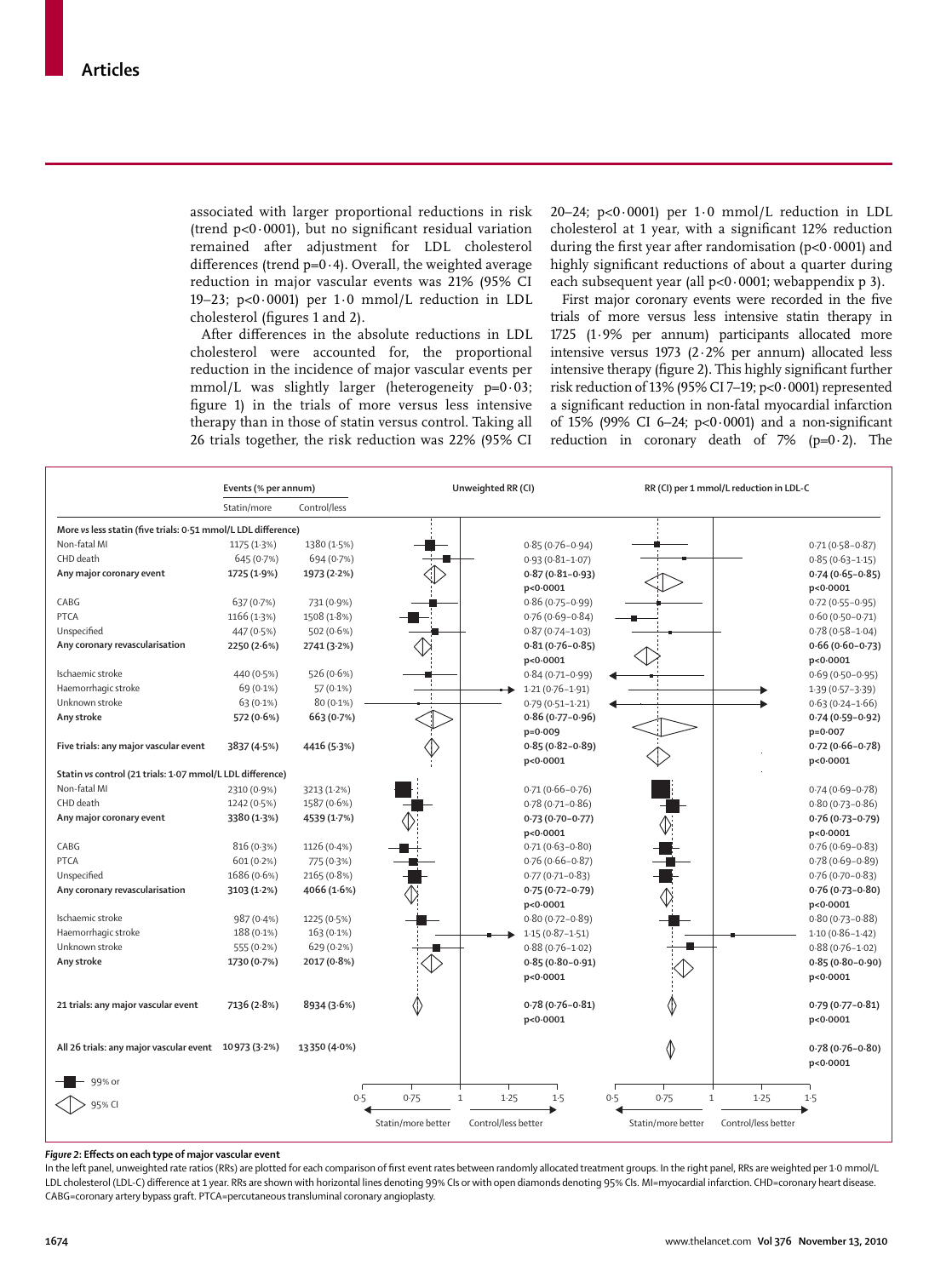proportional reduction in the incidence of major coronary events per 1·0 mmol/L LDL cholesterol reduction was similar (heterogeneity  $p=0.8$ ; figure 2; webappendix p 4) in the trials of more versus less intensive therapy (26% reduction, 95% CI 15–35) and in those of statin versus control (24%, 95% CI 21–27). Taking all 26 trials together, the risk reduction was 24% (95% CI 22–27; p<0·0001) per 1·0 mmol/L reduction in LDL cholesterol, with highly significant reductions in non-fatal myocardial infarction of 27% (95% CI 23–30; p<0·0001; webappendix p 5) and in coronary death of 20% (95% CI 15–25;  $p<0.0001$ ; webappendix p 6).

First coronary revascularisation procedures were recorded in the five trials of more versus less intensive statin therapy in 2250 (2 $\cdot$ 6% per annum) participants allocated more intensive versus  $2741$  (3 $\cdot$ 2% per annum) allocated less intensive therapy (figure 2). This highly significant further risk reduction of 19% (95% CI 15–24;  $p<0.0001$  represented significant reductions in coronary artery surgery of 14% (99% CI 1–25;  $p=0.005$ ) and in coronary angioplasty of 24% (99% CI 16–31; p<0·0001). The proportional reduction in the incidence of coronary revascularisation per 1·0 mmol/L reduction in LDL cholesterol was significantly larger (heterogeneity  $p=0.01$ ; figure 2; webappendix  $p$  7) in the trials of more versus less intensive therapy (34% reduction, 95% CI 27–40) than in those of statin versus control (24%, 95% CI 20–27). This significant heterogeneity reflected a larger effect on coronary angioplasty and accounted for the observed difference between these groups of trials in the proportional reduction in major vascular events. Taking all 26 trials together, the risk reduction was 25% (95% CI 22–28; p<0 $0.0001$ ; webappendix p 7) per 1 $0.0001$ . reduction in LDL cholesterol, with similar reductions in coronary artery surgery (25%, 99% CI 18–31) and in coronary angioplasty (28%, 99% CI 20–35).

First strokes of any type were recorded in the five trials of more versus less intensive statin therapy in 572 (0·6% per annum) participants allocated more intensive versus 663 (0·7% per annum) allocated less intensive therapy (figure 2). This significant further risk reduction of  $14\%$ (95% CI 4–23; p=0·009) represented a 16% (99% CI 1–29) reduction in the risk of ischaemic stroke (440 *vs* 526; risk ratio [RR] 0·84, 99% CI 0·71–0·99; p=0·005) and a non-significant excess of haemorrhagic stroke (69 *vs* 57; RR 1·21, 99% CI 0·76–1·91; p=0·3). The proportional reduction in the incidence of stroke per 1·0 mmol/L LDL cholesterol reduction was nonsignificantly larger (heterogeneity  $p=0.2$ ; figure 2; webappendix p 8) in the trials of more versus less intensive statin therapy (26% reduction, 95% CI 8–41) than in those of statin versus control (15% reduction, 95% CI 10–20). Taking all 26 trials together, the risk reduction was 16% (95% CI 11–21; p<0·0001; webappendix p 8) per 1·0 mmol/L LDL cholesterol reduction, with a highly significant reduction in ischaemic stroke (1427 *vs* 1751; RR 0·79, 95% CI  $0.74 - 0.85$ ;  $p < 0.0001$ ; webappendix p 9) and a nonsignificant excess of haemorrhagic stroke (257 *vs* 220; RR 1·12, 95% CI 0·93–1·35; p=0·2; webappendix p 10).

The outcome of first stroke after randomisation was available from 24 of the 26 trials, with 728 (15%) of 4948 first strokes classified as fatal and a further 256 stroke deaths reported (253 after non-fatal first strokes and three in a trial<sup>9</sup> without stroke incidence data). Overall, there was no significant effect on mortality from

|                                                | Events (% per annum)      |                         |                    | RR (CI) per 1 mmol/L<br>reduction in LDL-C |                                  |  |
|------------------------------------------------|---------------------------|-------------------------|--------------------|--------------------------------------------|----------------------------------|--|
|                                                | Statin/more               | Control/less            |                    |                                            |                                  |  |
| Previous vascular disease                      |                           |                         |                    |                                            |                                  |  |
| CHD                                            | 8395 (4.5%) 10123 (5.6%)  |                         |                    | $0.79(0.76 - 0.82)$                        |                                  |  |
| Non-CHD vascular                               | 674 (3.1%)                | 802(3.7%)               |                    | $0.81(0.71 - 0.92)$                        | $\chi^2$ =2.28                   |  |
| None                                           | 1904 (1.4%)               | 2425 (1.8%)             |                    | $0.75(0.69 - 0.82)$                        | $(p=0.3)$                        |  |
| <b>Diabetes</b>                                |                           |                         |                    |                                            |                                  |  |
| Type 1 diabetes                                | 145 (4.5%)                | $192(6.0\%)$            |                    | $0.77(0.58 - 1.01)$                        |                                  |  |
| Type 2 diabetes                                | 2494 (4.2%) 2920 (5.1%)   |                         |                    | $0.80(0.74 - 0.86)$                        | $\chi^2$ =0.41<br>$(p=0.8)$      |  |
| No diabetes                                    | 8272 (3.2%) 10163 (4.0%)  |                         |                    | $0.78(0.75 - 0.81)$                        |                                  |  |
| Sex                                            |                           |                         |                    |                                            |                                  |  |
| Male                                           | 8712 (3.5%) 10725 (4.4%)  |                         |                    | $0.77(0.74 - 0.80)$                        | $\chi^2$ = 4.13                  |  |
| Female                                         |                           | 2261 (2.5%) 2625 (2.9%) |                    | $0.83(0.76 - 0.90)$                        | $(p=0.04)$                       |  |
| Age (years)                                    |                           |                         |                    |                                            |                                  |  |
| ≤65                                            | 6056 (2.9%)               | 7455 (3.6%)             |                    | $0.78(0.75 - 0.82)$                        |                                  |  |
| >65 to ≤75                                     | 4032 (3.7%)               | 4908 (4.6%)             |                    | $0.78(0.74 - 0.83)$                        | $\chi^2_{1} = 0.70$<br>$(p=0.4)$ |  |
| >75                                            | 885 (4.8%)                | 987(5.4%)               |                    | $0.84(0.73 - 0.97)$                        |                                  |  |
| <b>Treated hypertension</b>                    |                           |                         |                    |                                            |                                  |  |
| Yes                                            | 6176 (3.7%)               | 7350 (4.5%)             |                    | $0.80(0.76 - 0.84)$                        | $\chi^2$ =2.67                   |  |
| No                                             | 4543 (2.7%)               | 5707 (3.5%)             |                    | $0.76(0.72 - 0.80)$                        | $(p=0.1)$                        |  |
| Systolic blood pressure (mm Hq)                |                           |                         |                    |                                            |                                  |  |
| <140                                           | 5470 (3.2%)               | 6500 (3.8%)             |                    | $0.80(0.77 - 0.85)$                        |                                  |  |
| ≥140 to <160                                   | 3145 (3.0%)               | 4049 (3.9%)             |                    | $0.75(0.70 - 0.80)$                        | $\chi^2 = 1.19$                  |  |
| $\geq 160$                                     | 2067 (3.6%)               | 2473 (4.5%)             |                    | $0.79(0.73 - 0.85)$                        | $(p=0.3)$                        |  |
| Diastolic blood pressure (mm Hg)               |                           |                         |                    |                                            |                                  |  |
| <80                                            | 4558 (3.5%)               | 5306 (4.2%)             |                    | $0.81(0.76 - 0.85)$                        |                                  |  |
| ≥80 to <90                                     | 3670 (3.0%)               | 4587 (3.8%)             |                    | $0.77(0.73 - 0.82)$                        | $\chi^2$ =2.01                   |  |
| $\geq 90$                                      | 2452 (3.0%)               | 3128 (3.9%)             |                    | $0.77(0.72 - 0.82)$                        | $(p=0.2)$                        |  |
| Body-mass index ( $kg/m2$ )                    |                           |                         |                    |                                            |                                  |  |
| $25$                                           | 3030 (3.0%)               | 3688 (3.7%)             |                    | $0.79(0.74 - 0.84)$                        |                                  |  |
| ≥25 to <30                                     | 5033 (3·3%)               | 6125 (4.1%)             |                    | $0.78(0.74 - 0.82)$                        | $\chi^2_{1} = 0.10$              |  |
| $\geq$ 30                                      | 2732 (3·3%)               | 3331 (4.1%)             |                    | $0.78(0.73 - 0.84)$                        | $(p=0.8)$                        |  |
| HDL cholesterol (mmol/L)                       |                           |                         |                    |                                            |                                  |  |
| $\leq 1.0$                                     | 5032 (4.0%)               | 6165(5.0%)              |                    | $0.78(0.75 - 0.82)$                        |                                  |  |
| $>1.0$ to $\leq 1.3$                           | 3656 (3.1%)               | 4452 (3.9%)             |                    | $0.77(0.73 - 0.82)$                        | $\chi^2$ =0.15                   |  |
| >1.3                                           | 2199 (2.4%)               | 2633 (2.9%)             |                    | $0.80(0.74 - 0.87)$                        | $(p=0.7)$                        |  |
| <b>Smoking status</b>                          |                           |                         |                    |                                            |                                  |  |
| Current smokers                                | 2268 (3.6%)               | 2896 (4.7%)             |                    | $0.78(0.73 - 0.84)$                        | $\chi^2 = 0.02$                  |  |
| Non-smokers                                    | 8703 (3.1%)               | 10452 (3.9%)            |                    | $0.78(0.75 - 0.82)$                        | $(p=0.9)$                        |  |
| Estimated GFR (mL/min per 1.73m <sup>2</sup> ) |                           |                         |                    |                                            |                                  |  |
| <60                                            | 2712 (4.1%)               | 3354 (5.1%)             |                    | $0.77(0.72 - 0.83)$                        |                                  |  |
| ≥60 to <90                                     | 6161 (3.2%)               | 7540 (4.0%)             |                    | $0.78(0.75 - 0.82)$                        | $\chi^2$ =0.02                   |  |
| $\geq 90$                                      | 1315 (2.5%)               | 1571 (3.0%)             |                    | $0.77(0.69 - 0.85)$                        | $(p=0.9)$                        |  |
| Total                                          | 10973 (3.2%) 13350 (4.0%) |                         |                    | $0.78(0.76 - 0.80)$                        |                                  |  |
| 99% or                                         |                           |                         |                    |                                            |                                  |  |
|                                                |                           | 0.5                     | 0.75               | $\mathbf{1}$<br>1.25                       |                                  |  |
| 95% CI                                         |                           |                         |                    |                                            |                                  |  |
|                                                |                           |                         | Statin/more better | Control/less better                        |                                  |  |

#### Figure 3: Effects on major vascular events per 1<sup>.</sup>0 mmol/L reduction in LDL cholesterol, by baseline **prognostic factors**

Rate ratios (RRs) are plotted for each comparison of first event rates between treatment groups, and are weighted per 1·0 mmol/L LDL cholesterol (LDL-C) difference at 1 year. Missing data are not plotted. RRs are shown with horizontal lines denoting 99% CIs or with open diamonds showing 95% CIs. CHD=coronary heart disease. GFR=glomerular filtration rate.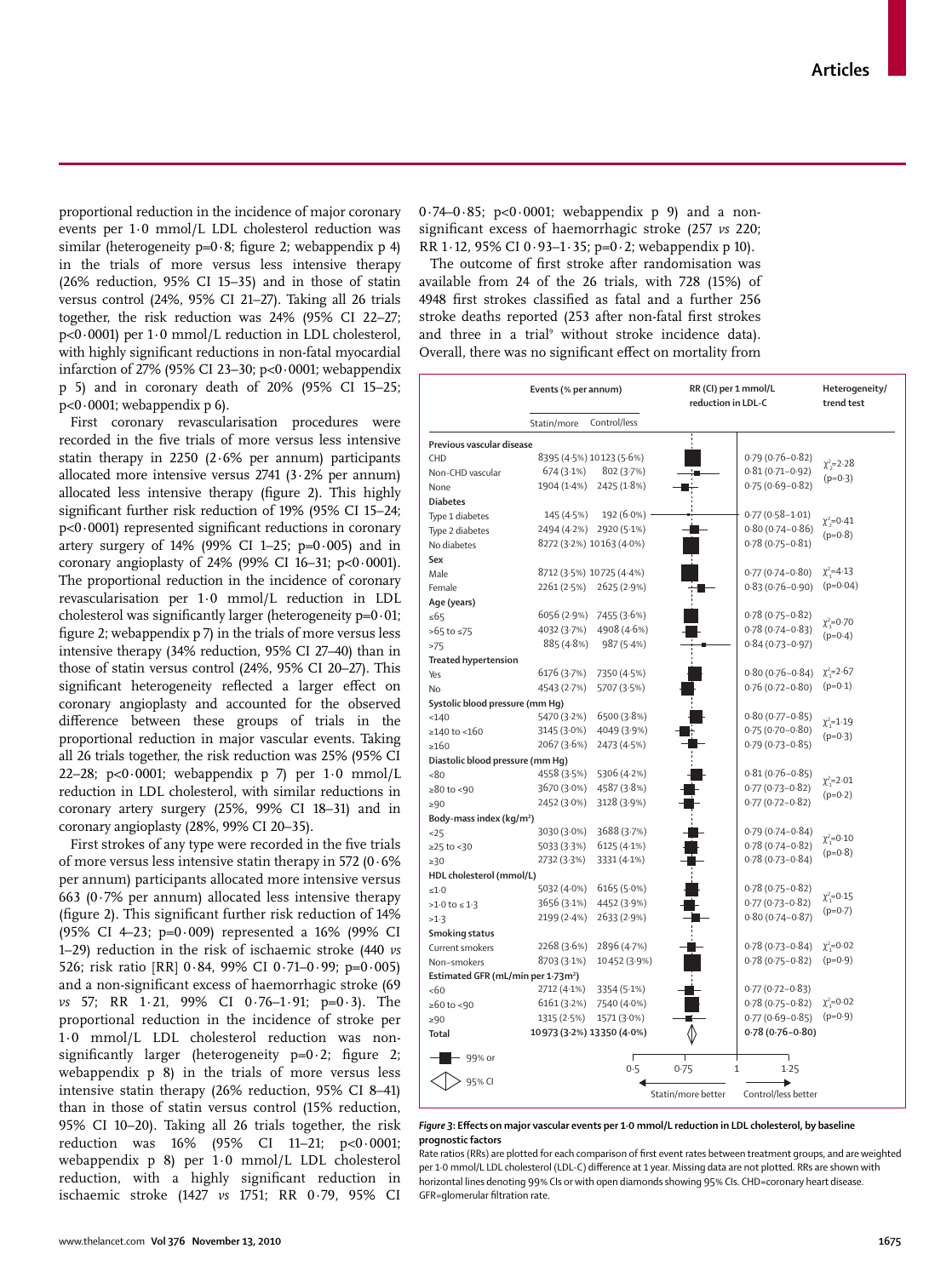stroke (483 statin/more statin *vs* 501 control/less statin; RR 0.96, 95% CI 0.84-1.09; p=0.5), on mortality from first stroke (369 *vs* 359), or on mortality from first ischaemic (136 *vs* 124) or first haemorrhagic (94 *vs* 75) stroke. Likewise, there was no significant effect on the incidence of first non-fatal haemorrhagic stroke (163 *vs* 145; RR 1·05, 99% CI 0·77–1·43; p=0·7). There was, however, a highly significant reduction in first nonfatal ischaemic stroke (1291 *vs* 1627), corresponding to a 23% (99% CI 15–30; p<0·0001) reduction per 1·0 mmol/L reduction in LDL cholesterol.

First major vascular events were reduced by about a fifth per 1·0 mmol/L LDL cholesterol reduction in each subgroup examined in the five trials of more versus less intensive statin therapy (webappendix p 11), in the 21 trials of statin versus control (webappendix p 12), and in all 26 trials combined (figure 3), even though the annual event rates in control groups differed substantially according to participants' medical history and other characteristics. In particular, there was a highly significant proportional risk reduction of 25% (99% CI 18–31; p<0·0001) per 1·0 mmol/L reduction in LDL cholesterol in participants with no previous history of vascular disease, as well as significant reductions of 17% (99% CI 10-24; p<0·0001) among women and of 16% (99% CI 3–27;  $p=0.002$ ) in people older than 75 years at entry (figure 3).

|                                     | Events (% per annum) |                           | RR (CI) per 1 mmol/L reduction in LDL-C | Trend<br>test                        |  |  |  |
|-------------------------------------|----------------------|---------------------------|-----------------------------------------|--------------------------------------|--|--|--|
|                                     | Statin/more          | Control/less              |                                         |                                      |  |  |  |
| More vs less statin                 |                      |                           |                                         |                                      |  |  |  |
| <2 mmol/L                           | 704 (4.6%)           | 795 (5.2%)                |                                         | $0.71(0.52 - 0.98)$                  |  |  |  |
| $\geq$ 2 to <2.5 mmol/L             | 1189 (4.2%)          | 1317 (4.8%)               |                                         | $0.77(0.64 - 0.94)$                  |  |  |  |
| ≥2.5 to <3.0 mmol/L 1065 (4.5%)     |                      | 1203 (5.0%)               |                                         | $0.81 (0.67 - 0.97)$ $\chi^2 = 2.04$ |  |  |  |
| $\geq$ 3 to <3.5 mmol/L             | 517 (4.5%)           | 633(5.8%)                 |                                         | $0.61(0.46 - 0.81)$ (p=0.2)          |  |  |  |
| $\geq$ 3.5 mmol/L                   | 303 (5.7%)           | 398 (7.8%) -              |                                         | $0.64(0.47 - 0.86)$                  |  |  |  |
| Total                               | 3837 (4.5%)          | 4416 (5.3%)               |                                         | $0.72(0.66 - 0.78)$                  |  |  |  |
| Statin vs control                   |                      |                           |                                         |                                      |  |  |  |
| <2 mmol/L                           | 206(2.9%)            | $217(3.2\%)$              |                                         | $0.87(0.60 - 1.28)$                  |  |  |  |
| $\geq$ 2 to <2.5 mmol/L             | 339(2.4%)            | 412 (2.9%)                |                                         | $0.77(0.62 - 0.97)$                  |  |  |  |
| ≥2.5 to <3.0 mmol/L 801 (2.5%)      |                      | 1022 (3.2%)               |                                         | 0.76 (0.67-0.86) $\chi^2 = 0.80$     |  |  |  |
| $\geq$ 3 to <3.5 mmol/L             | 1490 (2.9%)          | 1821 (3.6%)               |                                         | $0.77(0.71 - 0.84)$ (p=0.4)          |  |  |  |
| $\geq$ 3.5 mmol/L                   | 4205(2.9%)           | 5338 (3.7%)               |                                         | $0.80(0.77 - 0.84)$                  |  |  |  |
| Total                               | 7136 (2.8%)          | 8934 (3.6%)               |                                         | $0.79(0.77 - 0.81)$                  |  |  |  |
| All trials combined                 |                      |                           |                                         |                                      |  |  |  |
| <2 mmol/L                           | 910(4.1%)            | 1012 (4.6%)               |                                         | $0.78(0.61 - 0.99)$                  |  |  |  |
| $\geq$ 2 to <2.5 mmol/L             | 1528 (3.6%)          | 1729 (4.2%)               |                                         | $0.77(0.67 - 0.89)$                  |  |  |  |
| ≥2.5 to <3.0 mmol/L 1866 (3.3%)     |                      | 2225 (4.0%)               |                                         | 0.77 (0.70-0.85) $\chi^2$ =1.08      |  |  |  |
| $\geq$ 3 to <3.5 mmol/L 2007 (3.2%) |                      | 2454 (4.0%)               |                                         | $0.76(0.70 - 0.82)(p=0.3)$           |  |  |  |
| $\geq$ 3.5 mmol/L                   | 4508 (3.0%)          | 5736 (3.9%)               |                                         | $0.80(0.76 - 0.83)$                  |  |  |  |
| Total                               |                      | 10973 (3.2%) 13350 (4.0%) |                                         | $0.78(0.76 - 0.80)$                  |  |  |  |
|                                     |                      |                           |                                         |                                      |  |  |  |
| 99% or                              |                      |                           |                                         |                                      |  |  |  |
| 95% CI                              |                      | 0.45                      | 0.75                                    | 1.3<br>1                             |  |  |  |
|                                     |                      |                           | Statin/more better                      | Control/less better                  |  |  |  |



Rate ratios (RRs) are plotted for each comparison of first event rates between treatment groups, and are weighted per 1-0 mmol/L LDL cholesterol (LDL-C) difference at 1 year. Analyses were done with trial-specific and subgroupspecifi c LDL weights for each baseline LDL cholesterol category. Missing data are not plotted. RRs are shown with horizontal lines denoting 99% CIs or with open diamonds showing 95% CIs.

Baseline LDL cholesterol concentrations were substantially higher in the trials of statin versus control  $(3.70 \text{ mmol/L}$  on no statin) than in those of more versus less intensive therapy  $(2.53 \text{ mmol/L})$  on the less intensive regimen), so the latter group provides most of the information about the effects of reducing LDL cholesterol concentrations that were already low (eg, less than  $2·5$  mmol/L; figure 4). In these trials of more versus less statin, the RR per 1·0 mmol/L further reduction in LDL cholesterol did not depend on the baseline LDL cholesterol concentration (trend  $p=0.2$ ; figure 4), with significant reductions of 23% (99% CI 6–36;  $p=0.0005$ ) in participants who had LDL cholesterol of 2·0–2·5 mmol/L reduced further and of 29% (99% CI 2-48;  $p=0.007$ ) in those who had LDL cholesterol lower than 2·0 mmol/L (mean 1·71 mmol/L) reduced further. Indeed, even among those reaching 1·8 mmol/L (70 mg/dL) or lower with a standard statin regimen, further reduction yielded definite benefit (RR 0·63, 99% CI 0·41–0·95; p=0·004; not shown separately in figure 4).

Some have suggested that HDL cholesterol concentrations might not be inversely associated with vascular disease risk when LDL cholesterol is reduced intensively<sup>42</sup> (which would imply that the risk reduction with statin therapy is smaller in people with higher HDL cholesterol). But, this hypothesis was not supported by comparisons of the major vascular event risks in baseline HDL cholesterol subgroups (figure 3; webappendix pp 11 and 12). In particular, after adjustment for other risk factors, the risk ratio for upper versus lower tertiles of HDL cholesterol in participants allocated more intensive statin therapy (RR  $0.81$ , 95% CI  $0.74 - 0.89$ ) was similar to that in those allocated less intensive therapy (RR 0·84, 95% CI 0·77–0·92).

Death was recorded for 3593 participants in the five trials of more versus less intensive statin therapy and for 12 376 in the 21 trials of statin versus control, yielding a total of 15 969 deaths in all 26 trials. Overall, 9014 (56%) of these deaths were attributed to vascular causes (4168 coronary, 3049 other cardiac, 984 stroke, 813 other vascular), 5937 (37%) were attributed to non-vascular causes (3579 cancer, 461 respiratory, 254 trauma, and 1643 other), and 1018 (6%) had unknown causes (webappendix p 2). For each of these categories of death, the proportional reductions in risk per 1·0 mmol/L LDL cholesterol reduction did not differ between the two types of trial comparison (all heterogeneity p values >0·1). Taking all 26 trials together, there was a proportional reduction in allcause mortality of  $10\%$  (95% CI 7–13; p<0 $\cdot$ 0001; figure 5) per 1·0 mmol/L reduction in LDL cholesterol, which consisted of a highly significant reduction in vascular mortality of 14% (95% CI 10–18;  $p<0.0001$ ) and a marginally significant reduction in mortality from unknown causes of 13% (95% CI 1–24; p=0 $\cdot$ 04), with no apparent effect on non-vascular mortality (RR 0·97, 95% CI 0·92–1·03;  $p=0.3$ ). The reduction in vascular mortality was chiefly attributable to significant reductions in deaths due to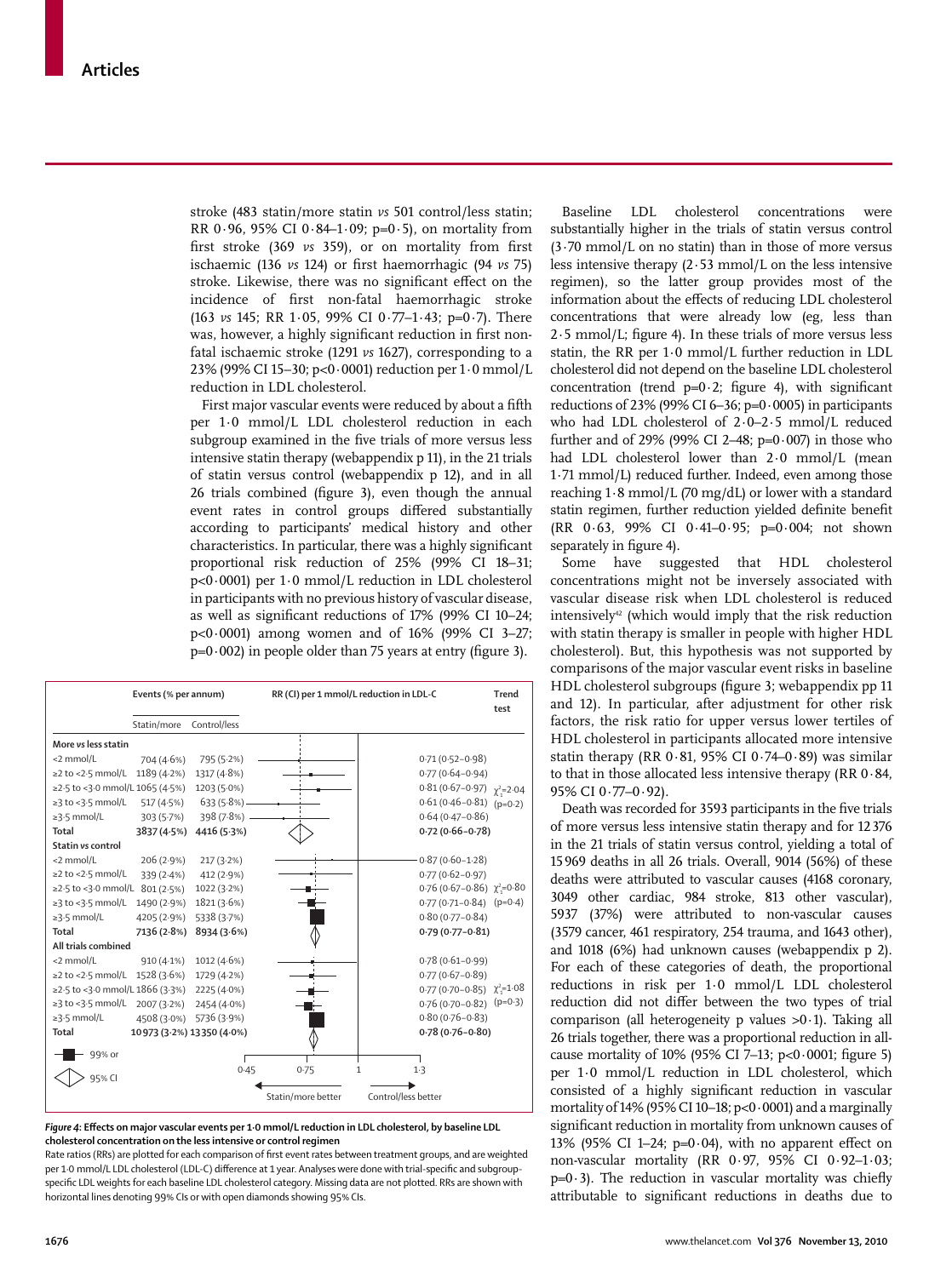coronary disease of 20% (99% CI 13-26;  $p<0.0001$ ) and other cardiac causes of 11% (99% CI 2-19;  $p=0.002$ ) per 1.0 mmol/L, with no apparent effects on deaths due to stroke (RR 0.96, 95% CI 0.84-1.09; p=0.5) or other vascular causes (RR 0·98, 99% CI 0·81–1·18; p=0·8). With respect to non-vascular mortality, there were no apparent effects on deaths from cancer (RR  $0.99$ , 99% CI  $0.91-1.09$ ), respiratory disease (RR 0·88, 99% CI 0·70–1·11), trauma (RR 0·98, 99% CI 0·70–1·38), or all other non-vascular causes (RR 0·96, 99% CI 0·83–1·10). There was no indication that reduction of LDL cholesterol in individuals with lower baseline concentrations increased non-vascular mortality (trend  $p=0.2$ ).

First cancers after randomisation were recorded in 2938 participants in the five trials of more versus less intensive statin therapy and in 7186 participants in the 21 trials of statin versus control, yielding a total of 10124 first cancers in all 26 trials (excluding cancers known to be recurrences of primary tumours diagnosed before randomisation, and non-melanoma skin cancers since they were not recorded routinely). In the five trials of more versus less intensive statin therapy, reduction of LDL cholesterol to a mean of about 2 mmol/L had no significant effect on the incidence of cancer at all sites combined (RR 1·02 per 1·0 mmol/L LDL cholesterol reduction, 95% CI  $0.89-1.18$ ; p= $0.8$ ) or at any particular site (figure 6 and webappendix p 13). Similarly, there was no significant effect in the 21 trials of statin versus control and, taking all 26 trials together, there was no evidence of an excess of cancer at all sites combined (RR 1·00 per 1·0 mmol/L LDL reduction, 95% CI 0 $.96-1.04$ ; p=0 $.9$ ) or at any particular site. There was also no indication that reduction of LDL cholesterol in individuals with lower baseline concentrations increased cancer incidence (indeed, if anything, the opposite pattern was observed; trend  $p=0.1$ ).

Only cases of myopathy that had progressed to rhabdomyolysis were sought from the individual trials. Overall, the observed excess of rhabdomyolysis was 4 (SE 2) per 10000 in the five trials of more versus less intensive statin therapy (14 *vs* six cases) compared with 1 (SE 1) per 10 000 in the 21 trials of standard statin regimens versus control (14 *vs* nine cases). All of the excess (ten *vs* no cases) with more intensive therapy occurred in the two trials of 80 mg versus 20 mg simvastatin daily; these two trials have also reported definite excesses in the incidence of myopathy with 80 mg simvastatin daily.<sup>23,27</sup>

#### **Discussion**

The previous CTT meta-analysis of individual participant data from randomised trials showed that lowering of LDL cholesterol by about 1 mmol/L with standard statin regimens safely reduced the 5-year incidence of major coronary events, revascularisations, and ischaemic strokes by about a fifth.<sup>1</sup> Several trials have since directly compared more intensive versus standard statin regimens.23–27 This updated meta-analysis has shown that



Figure 5: Effects on cause-specific mortality per 1.0 mmol/L reduction in LDL cholesterol Rate ratios (RRs) are plotted for each comparison of first event rates between treatment groups and are weighted per 1·0 mmol/L LDL cholesterol (LDL-C) diff erence at 1 year. RRs are shown with horizontal lines denoting 99% CIs or with open diamonds showing 95% CIs. CHD=coronary heart disease.

additional reductions in LDL cholesterol (down to about 1–2 mmol/L) with more intensive therapy further reduce the incidence of these major vascular events, that the relation between absolute LDL cholesterol reductions and proportional risk reductions is consistent between the trials of more versus less intensive statin therapy and those of standard statin regimens versus control, and that these further reductions in vascular risk can be achieved safely even in individuals with low LDL cholesterol concentrations.

Only two<sup>24,26</sup> of the five trials that assessed the effects of reducing LDL cholesterol more intensively<sup>23-27</sup> produced separately significant results. But, adjustment for the absolute reduction in LDL cholesterol indicates that the results of these five trials are compatible with one another. Overall, a further reduction in LDL cholesterol of about 0·5 mmol/L was achieved, which reduced the residual risk of major vascular events by about a sixth, with separately significant reductions in coronary death or non-fatal myocardial infarction (p<0·0001), in coronary revascularisation procedures (p<0·0001), and in ischaemic stroke ( $p=0.005$ ). Moreover, the proportional reduction in major vascular events per 1·0 mmol/L reduction in LDL cholesterol was similar to that observed in the updated meta-analysis of trials of statin versus control. The previous meta-analysis of statin versus control involved comparatively few major vascular events in participants with low LDL cholesterol before treatment,<sup>1</sup> whereas the present meta-analyses provide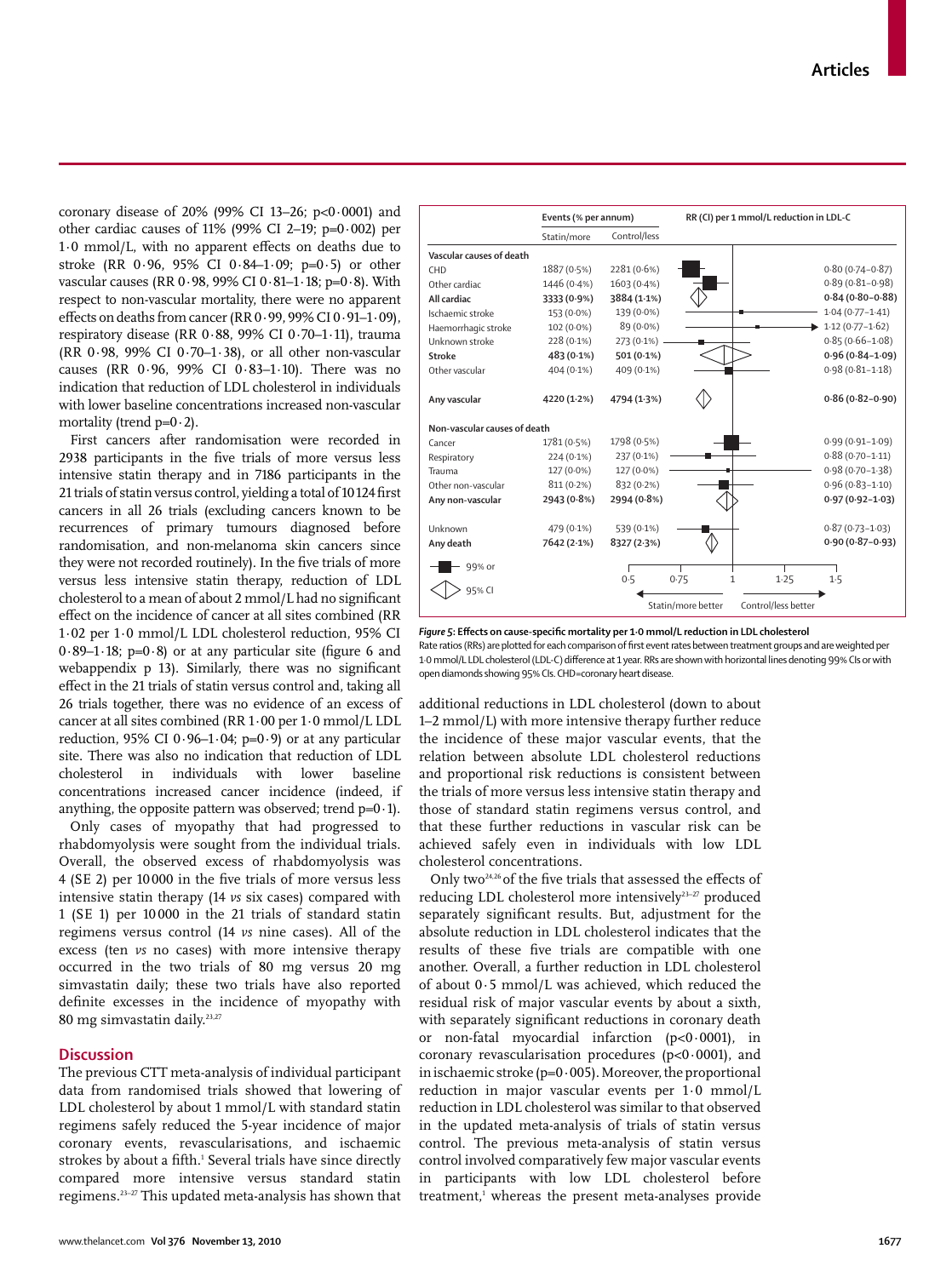|                     | Events (% per annum) |              | RR (CI) per 1 mmol/L reduction in LDL-C    |
|---------------------|----------------------|--------------|--------------------------------------------|
|                     | Statin/more          | Control/less |                                            |
| More vs less statin |                      |              |                                            |
| Gastrointestinal    | 288 (0.3%)           | 322 (0.4%)   | $0.79(0.52 - 1.20)$                        |
| Genitourinary       | 480 (0.5%)           | 496 (0.5%)   | $1.00(0.72 - 1.38)$                        |
| Respiratory         | 231 (0.3%)           | 219 (0.2%)   | $1.15(0.70 - 1.90)$                        |
| Female breast       | 73 (0.4%)            | 54 (0.3%)    | $1.60(0.66 - 3.87)$                        |
| Haematological      | $95(0.1\%)$          | 82 (0.1%)    | $1.34(0.61 - 2.98)$                        |
| Melanoma            | $56(0.1\%)$          | 42 (0.0%)    | $1.84(0.64 - 5.29)$                        |
| Other/unknown       | 243 (0.3%)           | 257 (0.3%)   | $0.96(0.63 - 1.46)$                        |
| Any                 | 1466 (1.6%)          | 1472 (1.6%)  | $1.02(0.89 - 1.18)$                        |
| Statin vs control   |                      |              |                                            |
| Gastrointestinal    | 878 (0.3%)           | 872 (0.3%)   | $0.99(0.88 - 1.11)$                        |
| Genitourinary       | 1116 (0.4%)          | 1149 (0.4%)  | $0.96(0.87 - 1.06)$                        |
| Respiratory         | 582 (0.2%)           | 595 (0.2%)   | $0.99(0.86 - 1.14)$                        |
| Female breast       | 194 (0.3%)           | 187 (0.2%)   | $1.04(0.80 - 1.34)$                        |
| Haematological      | 210 (0.1%)           | 209 (0.1%)   | $1.02(0.81 - 1.28)$                        |
| Melanoma            | 103 (0.0%)           | 100 (0.0%)   | $1.09(0.78 - 1.51)$                        |
| Other/unknown       | 511(0.2%)            | 480 (0.2%)   | $1.05(0.89 - 1.25)$                        |
| Any                 | 3594 (1.4%)          | 3592 (1-4%)  | $1.00(0.95 - 1.04)$                        |
| All trials combined |                      |              |                                            |
| Gastrointestinal    | 1166 (0.3%)          | 1194 (0.3%)  | $0.97(0.87 - 1.09)$                        |
| Genitourinary       | 1596 (0.5%)          | 1645 (0.5%)  | $0.97(0.88 - 1.06)$                        |
| Respiratory         | 813 (0.2%)           | 814 (0.2%)   | $1.00(0.88 - 1.15)$                        |
| Female breast       | 267 (0.3%)           | 241(0.3%)    | $1.07(0.84 - 1.38)$                        |
| Haematological      | 305 (0.1%)           | 291 (0.1%)   | $1.04(0.84 - 1.30)$                        |
| Melanoma            | 159 (0.0%)           | 142 (0.0%)   | $1.14(0.83 - 1.56)$                        |
| Other/unknown       | 754 (0.2%)           | 737 (0.2%)   | $1.04(0.89 - 1.21)$                        |
| Any                 | 5060 (1.4%)          | 5064 (1.4%)  | $1.00(0.96 - 1.04)$                        |
| 99% or              |                      |              |                                            |
| 95% CI              |                      |              | 0.5<br>0.75<br>$\mathbf{1}$<br>1.25<br>1·6 |
|                     |                      |              | Control/less better<br>Statin/more better  |

Figure 6: Effects on site-specific cancer incidence per 1<sup>.</sup>0 mmol/L reduction in LDL cholesterol Rate ratios (RRs) are plotted for each comparison of first event rates between treatment groups and are weighted per 1-0 mmol/L LDL cholesterol (LDL-C) difference at 1 year. RRs are shown with horizontal lines denoting 99% CIs or with open diamonds showing 95% CIs. Analyses are of first cancers, subdivided by site: gastrointestinal (International Classification of Disease codes version 9 140-159); genitourinary (179-189); respiratory (160–163,165); female breast (174); haematological (200–208); melanoma (172); other/unknown site (other cancers with codes 140–172, 174–209, plus deaths with codes 173, 210–239).

good evidence of benefit, with no evidence of any hazard, even when LDL cholesterol concentrations lower than 2 mmol/L are reduced further. Overall, there was a 22% proportional reduction in the risk of major vascular events for each 1 mmol/L reduction in LDL cholesterol, which implies that, at least within the range of LDL cholesterol studied to date, a 2 mmol/L reduction would reduce the risk by about 40% (since the combination of risk ratios of  $0.78\times0.78$  yields a risk ratio of about  $0.6$ ), and a 3 mmol/L reduction could reduce the risk by about 50%.

In the combined meta-analysis of trials of more versus less intensive statin therapy and of statin therapy versus control, coronary mortality was reduced by about a fifth per 1·0 mmol/L LDL cholesterol reduction, but the reduction in cardiac deaths that were not attributed to coronary disease was only about half as large. This finding may reflect a relative lack of benefit from lowering of LDL cholesterol on cardiac deaths that are mediated by nonocclusive mechanisms. For example, in the GISSI-HF<sup>31</sup> trial of rosuvastatin versus placebo in patients with heart failure (which was included in this meta-analysis), as well as in the similar CORONA<sup>32</sup> trial (which was not), most cardiac deaths were non-occlusive and there were no significant reductions in cardiac mortality. Nor were there significant reductions in cardiac mortality in the two statin trials among patients with renal disease,<sup>29,30</sup> in which only about half of cardiac deaths were definitely due to coronary disease. By contrast, since most of the cardiac deaths that were coded as non-coronary in this meta-analysis occurred in patients with pre-existing coronary disease, some are likely to have been due to coronary occlusion (and, hence, reduced by statin therapy). These findings suggest that the absolute reduction in cardiac mortality produced by lowering of LDL cholesterol with statin therapy in a given population depends chiefly on the absolute risk of death due to coronary occlusion.

There was no significant evidence in the meta-analysis of trials of more versus less intensive therapy that further lowering of LDL cholesterol (weighted mean of 2·5 mmol/L reduced to 2·0 mmol/L) produced any adverse effects, even in participants with baseline LDL cholesterol lower than 2·0 mmol/L. In one of those trials, the mean LDL cholesterol was reduced from 2·5 mmol/L to  $1.9$  mmol/L, and there was a non-significant excess of death from non-vascular or unknown causes (158 on 80 mg atorvastatin *vs* 127 on 10 mg atorvastatin daily;  $p=0.06$ ).<sup>25</sup> But, that adverse trend was not supported by larger numbers of such deaths (590 [4·0%] *vs* 612 [4·1%]; RR 0.96, 95% CI 0.86-1.08; p=0.5) in the four other trials, or by an excess of any particular type of non-vascular mortality. Nor were there any adverse effects on cancer incidence in the meta-analyses of more versus less intensive therapy or of statin versus control. If lowering of LDL cholesterol with statin therapy was carcinogenic then it might be expected to increase the incidence of cancer at some particular site, and previous reports from individual trials had raised such concerns about breast<sup>4</sup> and gastrointestinal cancers;<sup>11</sup> there was, however, no evidence in our analyses of an increase in cancer at these or any other sites.

Previous observational studies have generated the hypothesis that low cholesterol concentrations might be associated with an increased risk of intracerebral haemorrhage.18,43,44 The present meta-analyses, which included nearly 500 confirmed haemorrhagic strokes, showed that lowering of LDL cholesterol with statin therapy was associated with a non-significant excess (257  $vs$  220;  $p=0.2$ : webappendix p 10). In the SPARCL trial<sup>33</sup> of atorvastatin versus placebo in patients with previous cerebrovascular disease (which was not available for this meta-analysis), there was a significant 20% proportional reduction in major vascular events (RR 0·80, 95% CI 0·69–0·92; p=0·002). This result included a significant reduction in ischaemic stroke (218 *vs* 274;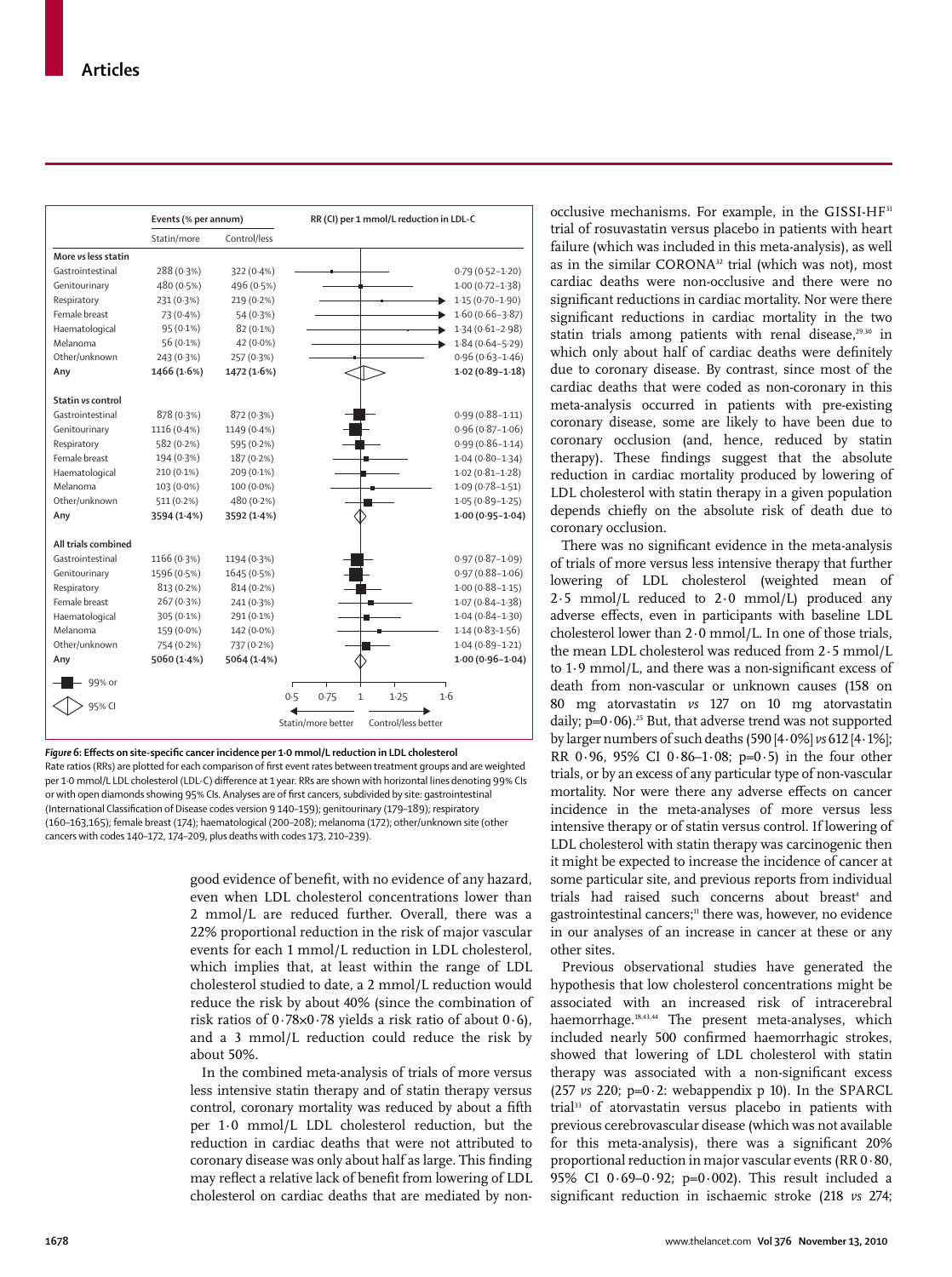$p=0.008$ ), but a significant excess of haemorrhagic stroke (55 *vs* 33; p=0·02). In the two other trials of statin versus control that were not available for the meta-analysis, there were 15 versus nine haemorrhagic strokes in CORONA,32 but the numbers were not available for GREACE.41 If the published data for haemorrhagic stroke from SPARCL and CORONA were combined with the present meta-analysis then the rate ratio would be 1·21 (95% CI 1·05–1·41) per 1·0 mmol/L LDL cholesterol reduction. Although this result is significant ( $p=0.01$ ), the absolute size of the potential hazard would be about 50 times smaller (perhaps a few extra haemorrhagic strokes annually per 10000 treated) than the definite absolute benefits (a few hundred occlusive events avoided annually per 10 000 treated) for patients who are at high risk of occlusive vascular events.

In these meta-analyses, the size of the proportional reduction in major vascular events is directly proportional to the absolute LDL reduction that is achieved, with further benefit from more intensive statin therapy, even if LDL cholesterol is already lower than 2·0 mmol/L. Each 1 mmol/L LDL cholesterol reduction reduces the risk of occlusive vascular events by about a fifth, irrespective of baseline cholesterol concentration, which implies that a 2–3 mmol/L reduction would reduce risk by about 40–50%. These findings suggest that the primary goal for patients at high risk of occlusive vascular events should be to achieve the largest LDL cholesterol reduction possible without materially increasing myopathy risk. Current therapeutic guidelines tend to emphasise the need to reach a particular LDL cholesterol target—for example, US National Cholesterol Education Program guidelines suggest that the objective in high-risk patients should generally be to reduce LDL cholesterol to below 100 mg/dL  $(2.6 \text{ mmol/L})$  or, optionally, for very high risk patients, to below 70 mg/dL (1.8 mmol/L).<sup>45</sup> By contrast, our results suggest that lowering of LDL cholesterol further in high-risk patients who achieve such targets would produce additional benefits, without an increased risk of cancer or non-vascular mortality. Guidelines have proposed that high doses of generic statins (eg, 80 mg simvastatin daily) be used to achieve these benefits,<sup>46</sup> but such regimens may be associated with higher risk of myopathy.<sup>27</sup> Instead, these benefits may be achieved more safely with newer, more potent statins (eg, 80 mg atorvastatin or 20 mg rosuvastatin daily) and, potentially, by combination of standard doses of generic statins (eg, 40 mg simvastatin or pravastatin daily) with other LDLcholesterol-lowering therapies.47–49

#### **Contributors**

All of the members of the writing committee contributed to collection and analysis of the data, and to the preparation of the report. All collaborators had an opportunity to contribute to the interpretation of the results and to drafting of the report.

#### **Conflicts of interest**

Most of the trials in this report were supported by research grants from the pharmaceutical industry. Some members of the writing committee have received reimbursement of costs to participate in scientific meetings from

the pharmaceutical industry. AK and JS have also received honoraria from Solvay for lectures related to these studies.

#### **Acknowledgments**

This collaboration is coordinated jointly by the Clinical Trial Service Unit and Epidemiological Studies Unit (CTSU) at the University of Oxford, UK, and the National Health and Medical Research Council Clinical Trials Centre (CTC) at the University of Sydney, Australia. This work is supported at the CTSU by the UK Medical Research Council, British Heart Foundation, and, previously, the European Community Biomed Programme, and at the CTC by the Australian National Health and Medical Research Council and National Heart Foundation.

#### **Current membership of the CTT Collaboration**

*Writing Committee:* C Baigent, L Blackwell, J Emberson, L E Holland, C Reith, N Bhala, R Peto, E H Barnes, A Keech, J Simes, R Collins. *Collaborating trialists: A to Z trial (phase Z)* J de Lemos, E Braunwald, M Blazing, S Murphy; *AFCAPS/TEXCAPS (AirForce/Texas Coronary* Atherosclerosis Prevention Study) J R Downs, A Gotto, M Clearfield; *ALERT (Assessment of Lescol in Transplantation)* H Holdaas; *ALLHAT (Antihypertensive Lipid Lowering Heart Attack Trial)* D Gordon, B Davis; *ALLIANCE (Aggressive Lipid-Lowering Initiation Abates New Cardiac Events)* M Koren; *ASCOT (Anglo-Scandinavian Cardiac Outcomes Trial)*  B Dahlof, N Poulter, P Sever; *ASPEN (Atorvastatin Study for the prevention of coronary heart disease endpoints in noninsulin dependent diabetes mellitus)*  RH Knopp (deceased); *AURORA ( A study to evaluate the Use of Rosuvastatin in subjects On Regular haemodialysis: an Assessment of survival and cardiovascular events)* B Fellström, H Holdaas, A Jardine, R Schmieder, F Zannad; *BIP (Bezafibrate Infarction Prevention Study)* U Goldbourt, E Kaplinsky; *CARDS (Collaborative Atorvastatin Diabetes Study)* H M Colhoun, D J Betteridge, P N Durrington, G A Hitman, J Fuller, A Neil; *4D (Die Deutsche Diabetes Dialyse study)* C Wanner, V Krane; *CARE (Cholesterol And Recurrent Events Study)* F Sacks, L Moyé, M Pfeff er; C M Hawkins, E Braunwald; *FIELD (Fenofi brate Intervention and Event Lowering in Diabetes)* P Barter, A Keech; *GISSI (Gruppo Italiano per lo Studio della Sopravvivenza nell'Infarto miocardico)–Heart Failure* L Tavazzi, A Maggioni; *GISSI–Prevention* R Marchioli, G Tognoni, M G Franzosi, A Maggioni; *HIT (Veteran Administration Low HDL Intervention Trial*)<sup>*H*</sup> Bloomfield, *S* Robins: *HPS (Heart Protection*) *Study)* R Collins, J Armitage, A Keech, S Parish, R Peto, P Sleight; *IDEAL (Incremental Decrease in Endpoints through Aggressive Lipid-lowering)* T R Pedersen; *JUPITER (Justification for the Use of Statins in Prevention: an International Trial Evaluating Rosuvastatin)* P M Ridker; *LDS (Lipids in Diabetes Study)* R Holman; *LEADER (Lower Extremity Arterial Disease Event Reduction trial)* T Meade; *LIPID (Long-term Intervention with Pravastatin in Ischaemic Disease)* J Simes, A Keech, S MacMahon, I Marschner, A Tonkin, J Shaw; *LIPS (Lescol Intervention Prevention Study)* P W Serruys; *MEGA (Management of Elevated cholesterol in the primary prevention Group of Adult japanese)* H Nakamura; *Post-CABG (Post- Coronary Artery Bypass Graft Study)* G Knatterud; *PPP (Pravastatin Pooling Project)* C Furberg, R Byington; *PROSPER (Prospective Study of Pravastatin in the Elderly at Risk)* P Macfarlane, S Cobbe, I Ford, M Murphy, G J Blauw, C Packard, J Shepherd; *4S (Scandinavian Simvastatin Survival Study)* J Kjekshus, T Pedersen, L Wilhelmsen; *PROVE-IT (Pravastatin or Atorvastatin Evaluation and Infection Therapy)*  E Braunwald, C Cannon, S Murphy; *SEARCH (Study of Effectiveness of Additional Reductions in Cholesterol and Homocysteine)* R Collins, J Armitage, L Bowman, S Parish, R Peto, P Sleight; *SHARP (Study of Heart and Renal Protection)* C Baigent, A Baxter, R Collins, M Landray; *TNT (Testing New Targets)* J La Rosa; *WHI (Women's Health Initiative)*  J Rossouw, J Probstfield; *WOSCOPS* (West of Scotland Coronary *Prevention Study)* J Shepherd, S Cobbe, P Macfarlane, I Ford. *Other members:* M Flather, J Kastelein, C Newman, C Shear, J Tobert, J Varigos, H White, S Yusuf. *Observers:* Bristol-Myers Squibb M Mellies, M McGovern, J Barclay,

R Belder; Merck Y Mitchel, T Musliner; Laboratoires Fournier J-C Ansquer; Bayer M Llewellyn; Novartis Pharma M Bortolini; AstraZeneca G Brandrup-Wognsen, B Bryzinski, G Olsson, J Pears; Pfizer D DeMicco. *CTT secretariat:* A Baxter, C Baigent, E H Barnes, N Bhala, L Blackwell, G Buck, R Collins, J Emberson, W G Herrington, L E Holland, P M Kearney, A Keech, A Kirby, D A Lewis, I Marschner, C Pollicino, C Reith, J Simes, T Sourjina.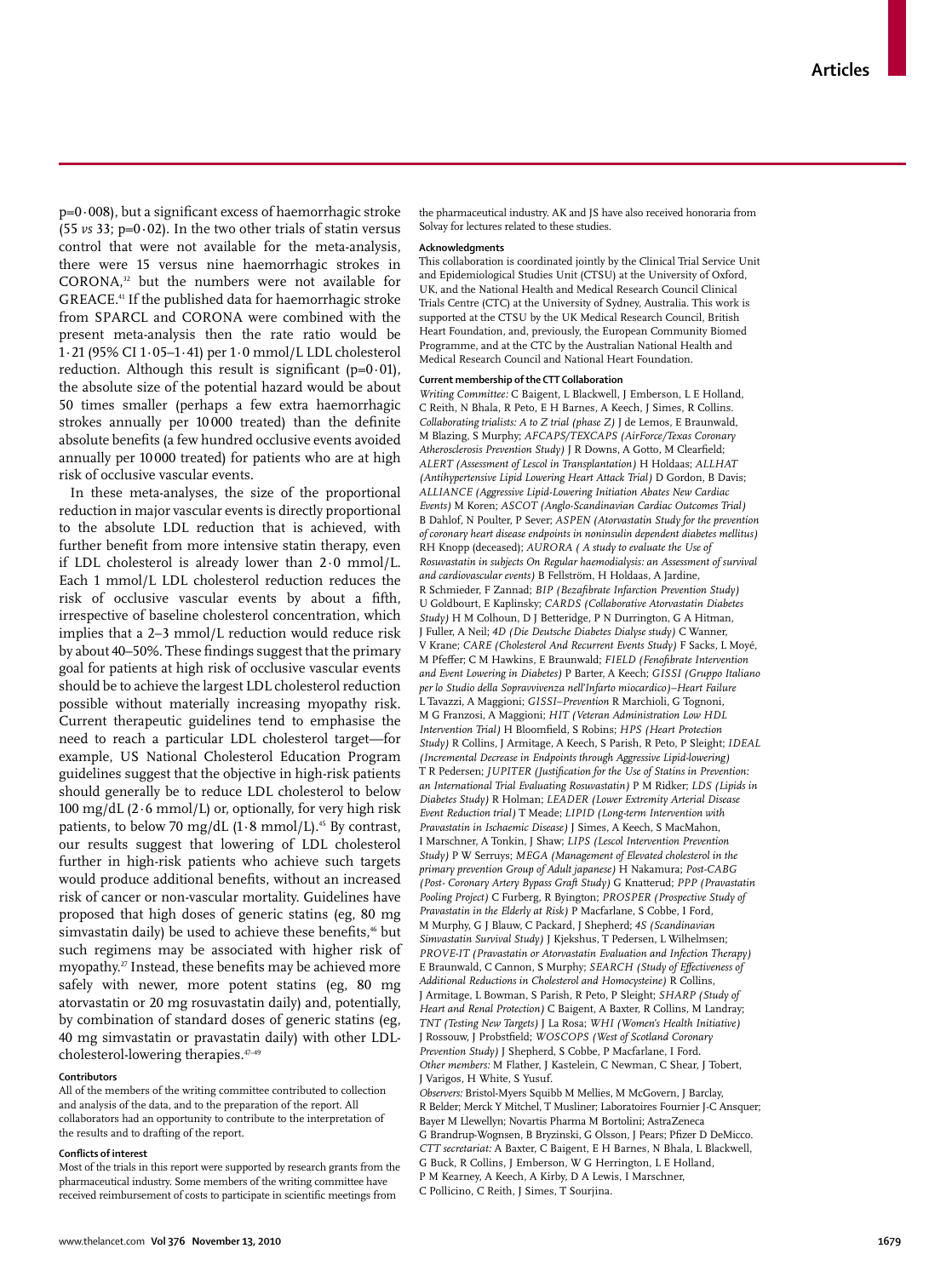#### **References**

- Cholesterol Treatment Trialists' (CTT) Collaborators. Efficacy and safety of cholesterol-lowering treatment: prospective meta-analysis of data from 90 056 participants in 14 randomised trials of statins. *Lancet* 2005; **366:** 1267–78.
- 2 Scandinavian Simvastatin Survival Study Group. Randomised trial of cholesterol lowering in 4444 patients with coronary heart disease: the Scandinavian Simvastatin Survival Study (4S). *Lancet* 1994; **344:** 1383–89.
- 3 Shepherd J, Cobbe SM, Ford I, et al. Prevention of coronary heart disease with pravastatin in men with hypercholesterolemia. *N Engl J Med* 1995; **333:** 1301–07.
- Sacks FM, Pfeffer MA, Moyé LA, et al. The effect of pravastatin on coronary events after myocardial infarction in patients with average cholesterol levels. Cholesterol and Recurrent Events Trial investigators. *N Engl J Med* 1996; **335:** 1001–09.
- 5 The Post Coronary Artery Bypass Graft Trial Investigators. The effect of aggressive lowering of low-density lipoprotein cholesterol levels and low-dose anticoagulation on obstructive changes in saphenous-vein coronary-artery bypass grafts. *N Engl J Med* 1997; **336:** 153–62.
- Downs JR, Clearfield M, Weis S, et al. Primary prevention of acute coronary events with lovastatin in men and women with average cholesterol levels: results of AFCAPS/TexCAPS. *JAMA* 1998; **279:** 1615–22.
- 7 The Long-Term Intervention with Pravastatin in Ischaemic Disease (LIPID) Study Group. Prevention of cardiovascular events and death with pravastatin in patients with coronary heart disease and a broad range of initial cholesterol levels. *N Engl J Med* 1998; **339:** 1349–57.
- 8 GISSI Prevenzione Investigators (Gruppo Italiano per lo Studio della Sopravvivenza nell'Infarto Miocardico). Results of the low dose (20 mg) pravastatin GISSI Prevenzione trial in 4271 patients with recent myocardial infarction: do stopped trials contribute to overall knowledge? *Ital Heart J* 2000; **1:** 810–20.
- 9 Serruys PWJC, de Feyter P, Macaya C, et al, for the Lescol Intervention Study (LIPS) Investigators. Fluvastatin for prevention of cardiac events following successful first percutaneous coronary intervention. *JAMA* 2002; **287:** 3215–22.
- 10 Heart Protection Study Collaborative Group. MRC/BHF Heart Protection Study of cholesterol lowering with simvastatin in 20 536 high-risk individuals: a randomised placebo-controlled trial. *Lancet* 2002; **360:** 7–22.
- 11 Shepherd J, Blauw GJ, Murphy MB, et al, on behalf of the PROSPER study group. Pravastatin in elderly individuals at risk of vascular disease (PROSPER): a randomised controlled trial. *Lancet* 2002; **360:** 1623–30.
- 12 The ALLHAT Officers and Coordinators for the ALLHAT Collaborative Research Group. Major outcomes in moderately hypercholesterolemic, hypertensive patients randomized to pravastatin vs usual care. *JAMA* 2002; **288:** 2998–3007.
- 13 Sever PS, Dahlof B, Poulter NR, et al. Prevention of coronary and stroke events with atorvastatin in hypertensive patients who have average or lower-than-average cholesterol concentrations, in the Anglo-Scandinavian Cardiac Outcomes Trial-Lipid Lowering Arm(ASCOT-LLA): a multicentre randomised controlled trial. *Lancet* 2003; **361:** 1149–58.
- 14 Holdaas H, Fellstrom B, Jardine AG, et al. Effect of fluvastatin on cardiac outcomes in renal transplant recipients: a multicentre, randomised, placebo-controlled trial. *Lancet* 2003; **361:** 2024–31.
- 15 Colhoun HM, Betteridge DJ, Durrington PN, et al. Primary prevention of cardiovascular disease with atorvastatin in type 2 diabetes in the Collaborative Atorvastatin Diabetes Study (CARDS): multicentre randomised placebo-controlled trial. *Lancet* 2004; **364:** 685–96.
- 16 Stamler J, Vaccaro O, Neaton JD, Werntworth D, Diabetes, other risk factors, and 12-yr cardiovascular mortality for men screened in the Multiple Risk Factor Intervention Trial. *Diabetes Care* 1993; **16:** 434–44.
- 17 Chen Z, Peto R, Collins R, MacMahon S, Lu J, Li W. Serum cholesterol concentration and coronary heart disease in population with low cholesterol concentrations. *BMJ* 1991; **303:** 276–82.
- 18 Prospective Studies Collaboration. Blood cholesterol and vascular mortality by age, sex, and blood pressure: a meta-analysis of individual data from 61 prospective studies with 55 000 vascular deaths. *Lancet* 2007; **370:** 1829–39.
- 19 Davidson MH, Stein EA, Dujovne CA, et al. The efficacy and six-week tolerability of simvastatin 80 and 160 mg/day. *Am J Cardiol* 1997; **79:** 38–42.
- 20 Pedersen TR, Tobert JA. Benefits and risks of HMG-CoA reductase inhibitors in the prevention of coronary heart disease: a reappraisal. *Drug Saf* 1996; **14:** 11–24.
- 21 electronic Medicines Compendium. Summary of product characteristics for atorvastatin. http://medicines.org.uk/emc/ document.aspx?documentid=1424 (accessed Aug 19, 2010).
- 22 electronic Medicines Compendium. Summary of product characteristics for rosuvastatin. http://medicines.org.uk/emc/ document.aspx?documentid=11976 (accessed Aug 19, 2010).
- 23 de Lemos JA, Blazing MA, Wiviott SD, et al. Early intensive *vs* a delayed conservative simvastatin strategy in patients with acute coronary syndromes: phase Z of the A to Z trial. *JAMA* 2004; **292:** 1307–16.
- 24 Cannon CP, Braunwald E, McCabe CH, et al. Intensive versus moderate lipid lowering with statins after acute coronary syndromes. *N Engl J Med* 2004; **350:** 1495–504.
- Pedersen TR, Faergeman O, Kastelein JJ, et al. High-dose atorvastatin *vs* usual-dose simvastatin for secondary prevention after myocardial infarction: the IDEAL study: a randomized controlled trial. *JAMA* 2005; **294:** 2437–45.
- 26 LaRosa JC, Grundy SM, Waters DD, et al. Intensive lipid lowering with atorvastatin in patients with stable coronary disease. *N Engl J Med* 2005; **352:** 1425–35.
- 27 Study of the Effectiveness of Additional Reductions in Cholesterol and Homocysteine (SEARCH) Collaborative Group. Intensive lowering of LDL cholesterol with 80 mg versus 20 mg simvastatin daily in 12 064 survivors of myocardial infarction: a double-blind randomised trial. *Lancet* 2010; published online Nov 9. DOI:10.1016/S0140-6736(10)60310-8.
- 28 Cannon CP, Steinberg BA, Murphy SA, Mega JL, Braunwald E. Meta-analysis of cardiovascular outcomes trials comparing intensive versus moderate statin therapy. *J Am Coll Cardiol* 2006; **48:** 438–45.
- 29 Wanner C, Krane V, Marz W, et al. Atorvastatin in patients with type 2 diabetes mellitus undergoing hemodialysis. *N Engl J Med* 2005; **353:** 238–48.
- 30 Fellstrom BC, Jardine AG, Schmieder RE, et al, for the AURORA Study Group. Rosuvastatin and cardiovascular events in patients undergoing hemodialysis. *N Engl J Med* 2009; **360:** 1395–407.
- 31 GISSI-HF investigators. Effect of rosuvastatin in patients with chronic heart failure (the GISSI-HF trial): a randomised, doubleblind, placebo-controlled trial. *Lancet* 2008; **372:** 1231–39.
- Kjekshus J, Apetrei E, Barrios V, et al, for the CORONA Group. Rosuvastatin in older patients with systolic heart failure. *N Engl J Med* 2007; **357:** 2248–61.
- 33 The Stroke Prevention by Aggressive Reduction in Cholesterol Levels (SPARCL) Investigators. High-dose atorvastatin after stroke or transient ischemic attack. *N Engl J Med* 2006; **355:** 549–59.
- Alsheikh-Ali AA, Maddukuri PV, Han H, Karas RH. Effect of the magnitude of lipid-lowering on risk of elevated liver enzymes, rhabdomyolysis, and cancer: insights from large randomized statin trials. *J Am Coll Cardiol* 2007; **50:** 409–18.
- 35 Ben-Yehuda O, DeMaria AN. Low LDL-C levels and cancer: reassuring but still not definitive. *J Am Coll Cardiol* 2008; 52: 1150-51.
- 36 Cholesterol Treatment Trialists' (CTT) Collaboration. Protocol for a prospective collaborative overview of all current and planned randomized trials of cholesterol treatment regimens. Cholesterol Treatment Trialists' (CTT) Collaboration. *Am J Cardiol* 1995; **75:** 1130–34.
- Nakamura H, Arakawa K, Itakura H, et al, for the MEGA Study Group. Primary prevention of cardiovascular disease with pravastatin in Japan (MEGA Study): a prospective randomised controlled trial. *Lancet* 2006; **368:** 1155–63.
- 38 Ridker PM, Danielson E, Fonseca FAH, et al for the JUPITER Study Group. Rosuvastatin to prevent vascular events in men and women with elevated C-reactive protein. *N Engl J Med* 2008; **359:** 2195–207.
- 39 Koren MJ, Hunninghake DB. Clinical outcomes in managed-care patients with coronary heart disease treated aggressively in lipidlowering disease management clinics: the alliance study. *J Am Coll Cardiol* 2004; **44:** 1772–79.